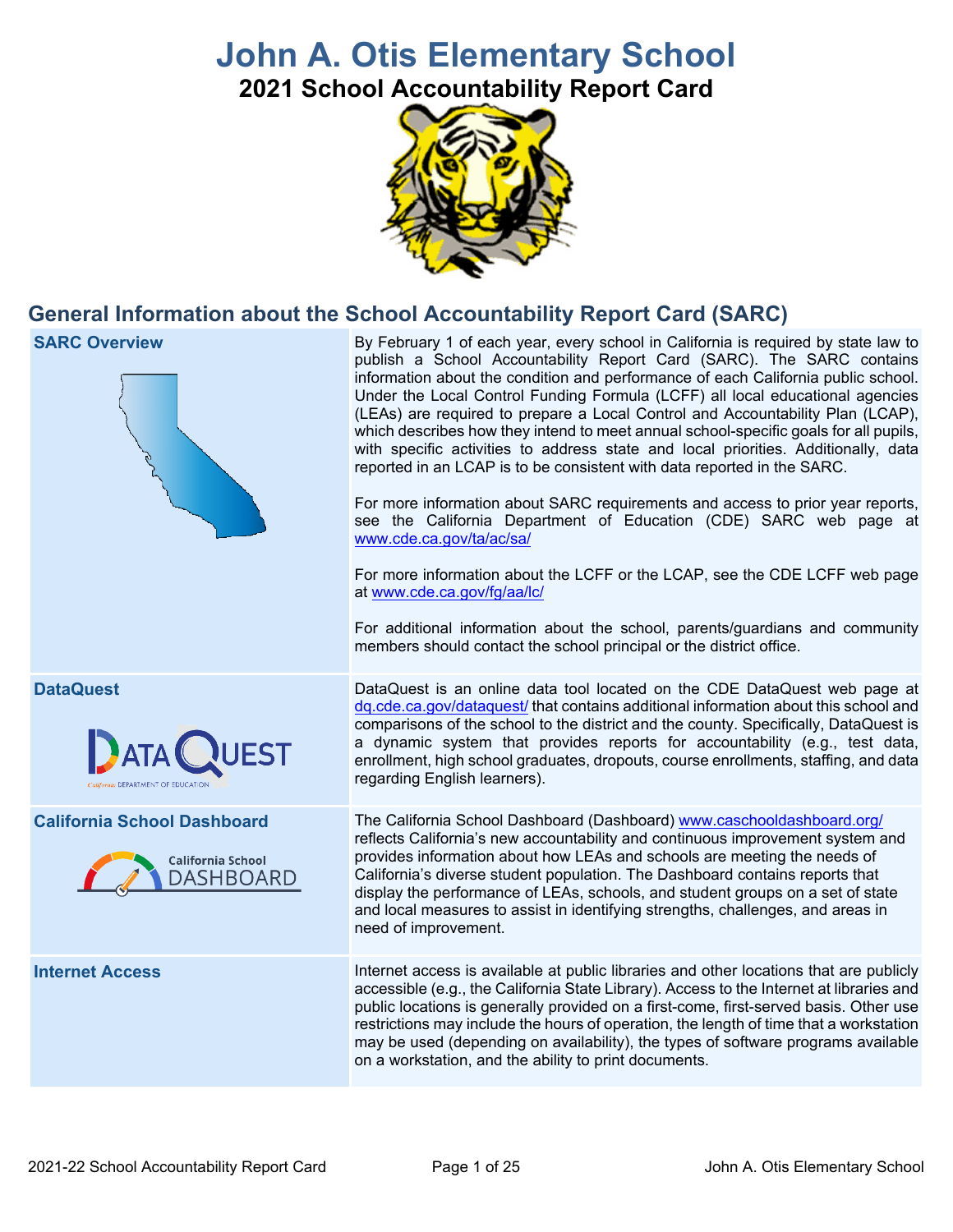### **2021-22 School Contact Information**

| <b>School Name</b>                                 | John A. Otis Elementary School |  |  |  |
|----------------------------------------------------|--------------------------------|--|--|--|
| <b>Street</b>                                      | 621 E. 18th Street             |  |  |  |
| City, State, Zip                                   | National City, CA 91950        |  |  |  |
| <b>Phone Number</b>                                | 619-336-8800                   |  |  |  |
| Principal                                          | Dr. Leticia Segura             |  |  |  |
| <b>Email Address</b>                               | Isegura@nsd.us                 |  |  |  |
| <b>School Website</b>                              | www.nsd.us                     |  |  |  |
| County-District-School (CDS) Code 37-68221-6038756 |                                |  |  |  |

| 2021-22 District Contact Information |                                 |  |  |  |
|--------------------------------------|---------------------------------|--|--|--|
| <b>District Name</b>                 | <b>National School District</b> |  |  |  |
| <b>Phone Number</b>                  | $(619)$ 336-7500                |  |  |  |
| Superintendent                       | Dr. Leighangela Brady           |  |  |  |
| <b>Email Address</b>                 | lbrady@nsd.us                   |  |  |  |
| <b>District Website Address</b>      | www.nsd.us                      |  |  |  |

#### **2021-22 School Overview**

 At John A. Otis we believe in creating a safe, nurturing environment. We are active participants with parents and community members to create an ideal environment for all students. We provide a solid foundation for all of the students in reading, mathematics, problem-solving, and writing. The achievement of every student is a priority.

At John A. Otis School,

We Promise

- A safe, nurturing learning environment
- An active partnership with parents and community
- A solid foundation in reading, writing, and problem-solving
- A focus on individual student achievement

#### We Believe

- All students will learn
- Student success is everyone's responsibility
- Our community's cultural diversity enriches learning opportunities

#### John A. Otis Mission Statement

The mission of the staff, students, parents, and community of John A. Otis Elementary School is to achieve optimum academic, physical, and emotional potential for each student. We work cooperatively in a positive learning environment that supports our mutual belief that education has value. John A. Otis Elementary School maintains a safe, orderly environment that provides a pleasant, efficient climate in which current technology reinforces educational goals.

Message from Principal, Leticia Segura

Dear Families,

 My name is Dr. Leticia Segura and it is an honor to serve as the School Principal at John A. Otis Elementary school. Our mission is to serve students while providing an exemplary, world-class education focused on Common Core State Standards in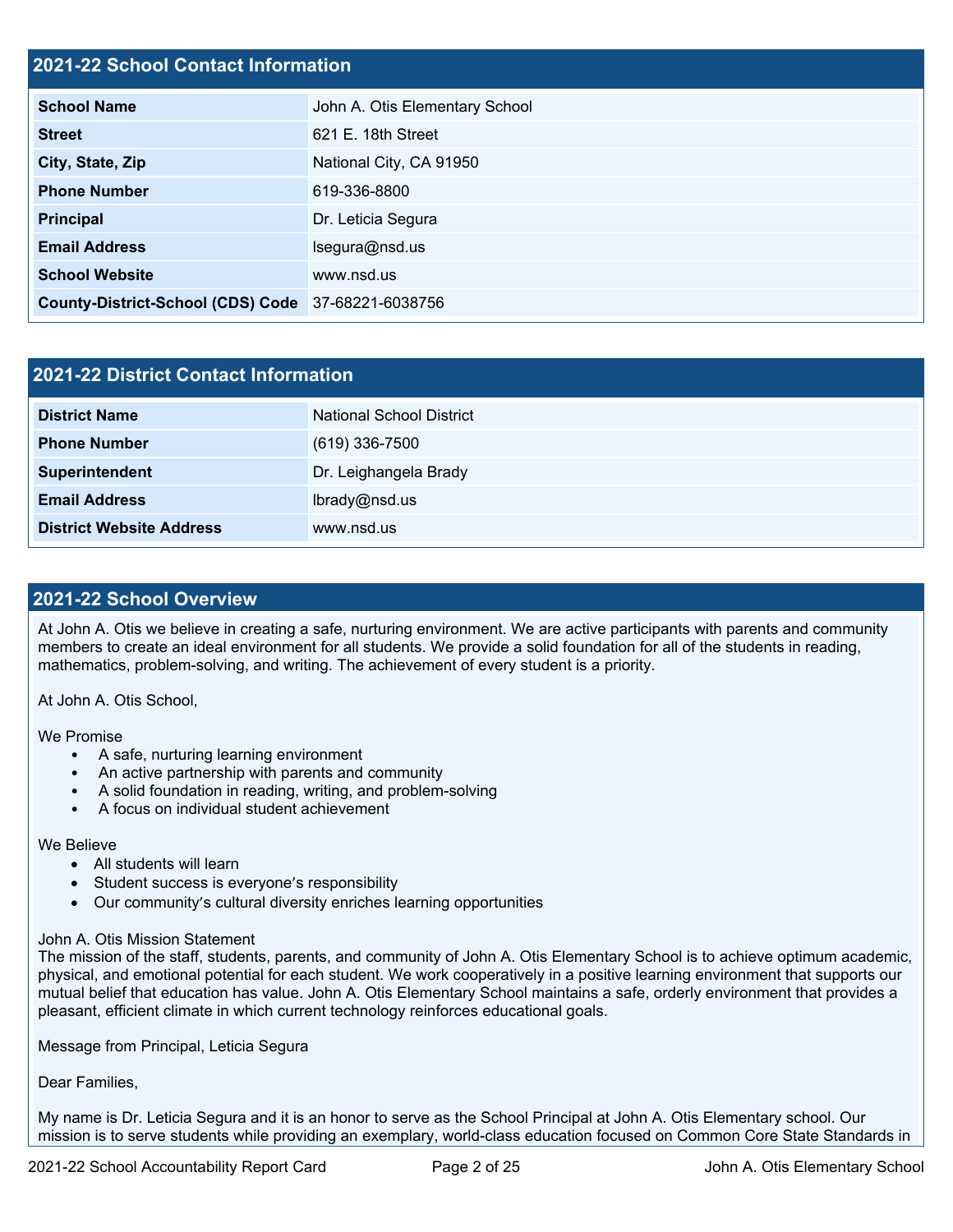a safe and nurturing environment. At John Otis, we have excellent teachers, and support staff who are committed to developing exceptionally prepared learners filled with compassion and innovation. Working together as a team, we will do "Whatever it Takes" to ensure the academic and social, and emotional success of our students.

We continue to establish a safe campus by implementing Positive Behavior Interventions and Restorative Practices to strengthen relationships. Our staff and students know the importance of being Respectful, On task, Always safe, and Responsible, the Tiger ROAR way! John Otis received Platinum recognition in 2019 and 2021 for the CA PBIS Coalition, for all our efforts.

Family engagement and parent empowerment are critical to the success of our students. We encourage you to join the PTA, participate in our School Site Council Committee, ELAC Committee, and join us for Coffee with the Principal virtual meetings! Looking forward to working with you and your child this year. Go Tigers!

Dr. Leticia Segura, Principal

## **About this School**

## **2020-21 Student Enrollment by Grade Level**

| <b>Grade Level</b>                        | <b>Number of Students</b>                      |
|-------------------------------------------|------------------------------------------------|
| Kindergarten                              | 68                                             |
| Grade 1                                   | 49                                             |
| Grade 2                                   | 61                                             |
| Grade 3                                   | 65                                             |
| Grade 4                                   | 61                                             |
| Grade 5                                   | 60                                             |
| Grade 6                                   | 67                                             |
| <b>Total Enrollment</b>                   | 431                                            |
|                                           |                                                |
|                                           |                                                |
|                                           |                                                |
|                                           |                                                |
|                                           |                                                |
|                                           |                                                |
|                                           |                                                |
|                                           |                                                |
|                                           |                                                |
|                                           |                                                |
|                                           |                                                |
|                                           |                                                |
|                                           |                                                |
| 2021-22 School Accountability Report Card | Page 3 of 25<br>John A. Otis Elementary School |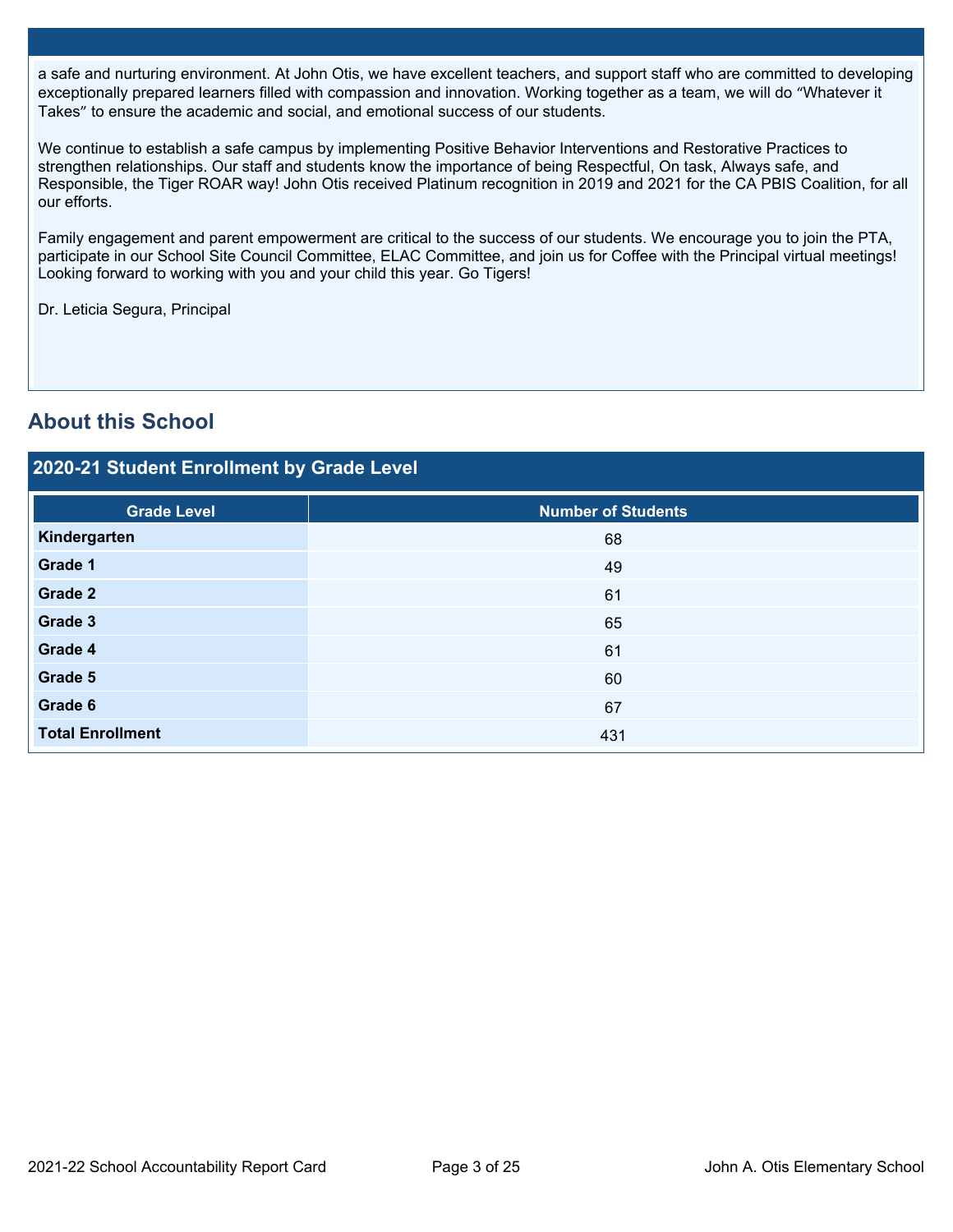## **2020-21 Student Enrollment by Student Group**

| <b>Student Group</b>                   | <b>Percent of Total Enrollment</b> |
|----------------------------------------|------------------------------------|
| <b>Female</b>                          | 48.5                               |
| <b>Male</b>                            | 51.3                               |
| Asian                                  | 1.6                                |
| <b>Black or African American</b>       | 0.2                                |
| <b>Filipino</b>                        | 5.6                                |
| <b>Hispanic or Latino</b>              | 90.3                               |
| Native Hawaiian or Pacific Islander    | 0.2                                |
| <b>Two or More Races</b>               | 0.7                                |
| <b>White</b>                           | 1.2                                |
| <b>English Learners</b>                | 54.8                               |
| <b>Foster Youth</b>                    | 0.7                                |
| <b>Homeless</b>                        | 8.4                                |
| <b>Socioeconomically Disadvantaged</b> | 76.1                               |
| <b>Students with Disabilities</b>      | 7.9                                |

## **A. Conditions of Learning State Priority: Basic**

The SARC provides the following information relevant to the State priority: Basic (Priority 1):

- Degree to which teachers are appropriately assigned and fully credentialed in the subject area and for the pupils they are teaching;
- Pupils have access to standards-aligned instructional materials; and
- School facilities are maintained in good repair

page at <https://www.cde.ca.gov/pd/ee/teacherequitydefinitions.asp> Note: For more information refer to the Updated Teacher Equity Definitions web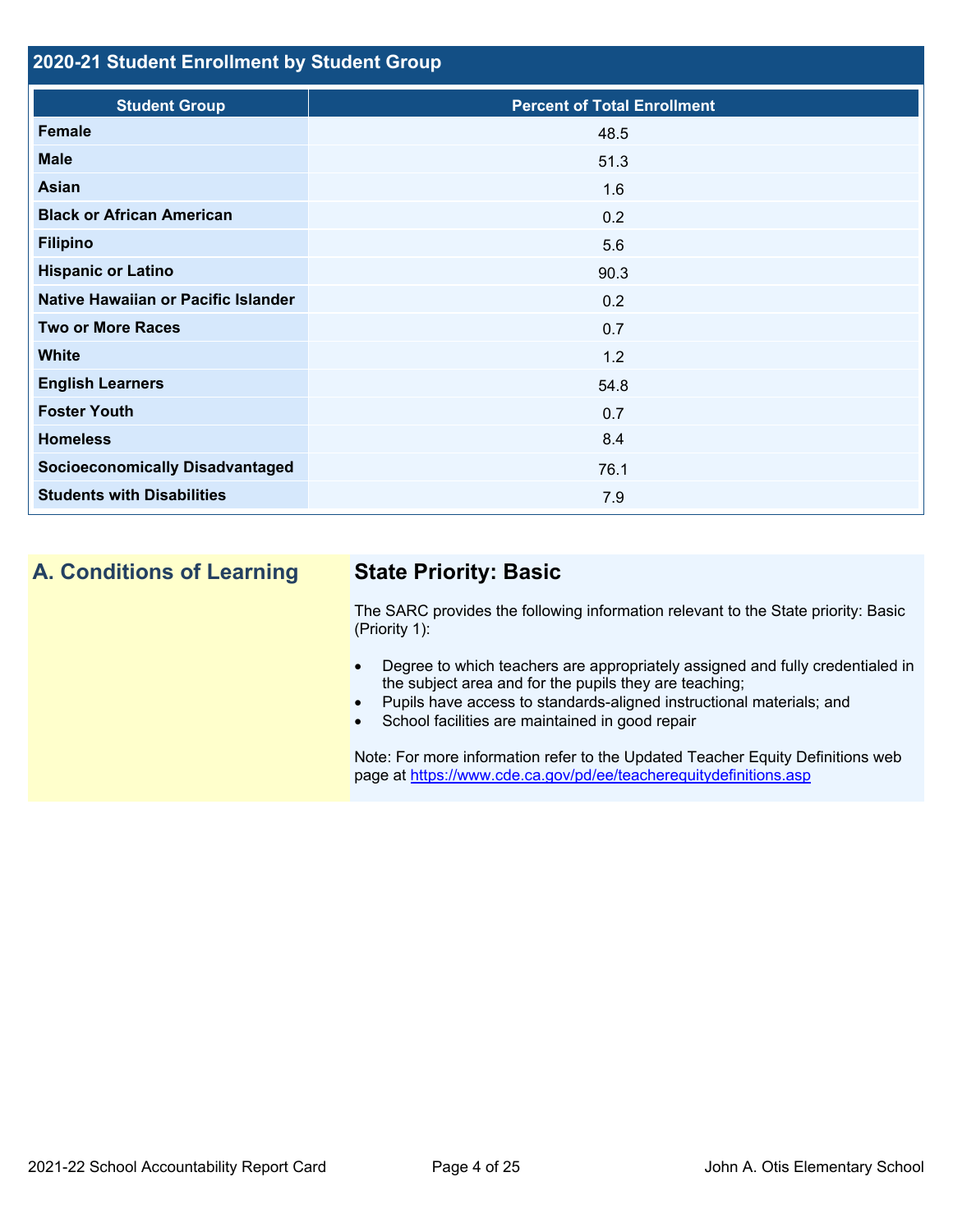| 2019-20 Teacher Preparation and Placement                                                                                                                                                                                                                                                                                                                                                                                                                         |         |  |  |
|-------------------------------------------------------------------------------------------------------------------------------------------------------------------------------------------------------------------------------------------------------------------------------------------------------------------------------------------------------------------------------------------------------------------------------------------------------------------|---------|--|--|
| <b>Authorization/Assignment</b>                                                                                                                                                                                                                                                                                                                                                                                                                                   | 2019-20 |  |  |
| Fully (Preliminary or Clear) Credentialed for Subject and Student Placement (properly assigned)                                                                                                                                                                                                                                                                                                                                                                   |         |  |  |
| Intern Credential Holders Properly Assigned                                                                                                                                                                                                                                                                                                                                                                                                                       |         |  |  |
| Teachers Without Credentials and Misassignments ("ineffective" under ESSA)                                                                                                                                                                                                                                                                                                                                                                                        |         |  |  |
| Credentialed Teachers Assigned Out-of-Field ("out-of-field" under ESSA)                                                                                                                                                                                                                                                                                                                                                                                           |         |  |  |
| <b>Unknown</b>                                                                                                                                                                                                                                                                                                                                                                                                                                                    |         |  |  |
| <b>Total Teaching Positions</b>                                                                                                                                                                                                                                                                                                                                                                                                                                   |         |  |  |
| Note: The data in this table is based on Full Time Equivalent (FTE) status. One FTE equals one staff member working full time;<br>one FTE could also represent two staff members who each work 50 percent of full time. Additionally, an assignment is defined as<br>a position that an educator is assigned to based on setting, subject, and grade level. An authorization is defined as the services<br>that an educator is authorized to provide to students. |         |  |  |
|                                                                                                                                                                                                                                                                                                                                                                                                                                                                   |         |  |  |
| 2019-20 Teachers Without Credentials and Misassignments (considered "ineffective" under ESSA)                                                                                                                                                                                                                                                                                                                                                                     |         |  |  |
| <b>Authorization/Assignment</b>                                                                                                                                                                                                                                                                                                                                                                                                                                   | 2019-20 |  |  |
| <b>Permits and Waivers</b>                                                                                                                                                                                                                                                                                                                                                                                                                                        |         |  |  |
| <b>Misassignments</b>                                                                                                                                                                                                                                                                                                                                                                                                                                             |         |  |  |
| <b>Vacant Positions</b>                                                                                                                                                                                                                                                                                                                                                                                                                                           |         |  |  |

| 2019-20 Teachers Without Credentials and Misassignments (considered "ineffective" under ESSA) |         |  |  |
|-----------------------------------------------------------------------------------------------|---------|--|--|
| <b>Authorization/Assignment</b>                                                               | 2019-20 |  |  |
| <b>Permits and Waivers</b>                                                                    |         |  |  |
| <b>Misassignments</b>                                                                         |         |  |  |
| <b>Vacant Positions</b>                                                                       |         |  |  |
| <b>Total Teachers Without Credentials and Misassignments</b>                                  |         |  |  |

| 2019-20 Credentialed Teachers Assigned Out-of-Field (considered "out-of-field" under ESSA) \ |
|----------------------------------------------------------------------------------------------|
|----------------------------------------------------------------------------------------------|

| <b>Indicator</b>                                       | 2019-20 |  |  |
|--------------------------------------------------------|---------|--|--|
| Credentialed Teachers Authorized on a Permit or Waiver |         |  |  |
| <b>Local Assignment Options</b>                        |         |  |  |
| <b>Total Out-of-Field Teachers</b>                     |         |  |  |

## **2019-20 Class Assignments**

| <b>Indicator</b>                                                                                                                                    | 2019-20 |
|-----------------------------------------------------------------------------------------------------------------------------------------------------|---------|
| <b>Misassignments for English Learners</b><br>(a percentage of all the classes with English learners taught by teachers that are misassigned)       |         |
| No credential, permit or authorization to teach<br>(a percentage of all the classes taught by teachers with no record of an authorization to teach) |         |

| 2021-22 Quality, Currency, Availability of Textbooks and Other Instructional Materials |            |  |  |
|----------------------------------------------------------------------------------------|------------|--|--|
| Year and month in which the data were collected                                        | 08/25/2021 |  |  |
|                                                                                        |            |  |  |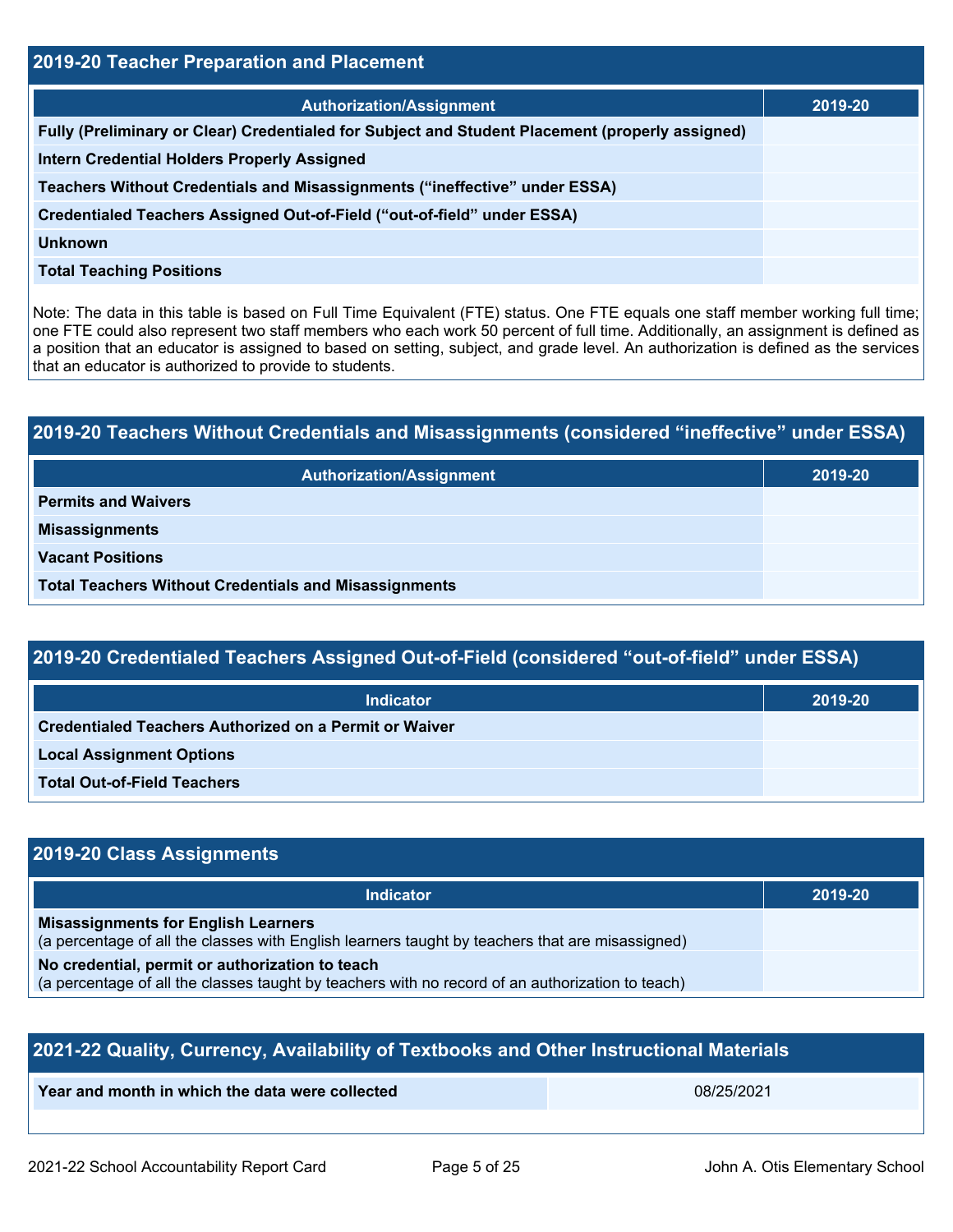| <b>Subject</b>                                         | <b>Textbooks and Other Instructional Materials/year of</b><br><b>Adoption</b>      | <b>From</b><br><b>Most</b><br><b>Recent</b><br><b>Adoption</b> | <b>Percent</b><br><b>Students</b><br><b>Lacking Own</b><br><b>Assigned</b><br>Copy |
|--------------------------------------------------------|------------------------------------------------------------------------------------|----------------------------------------------------------------|------------------------------------------------------------------------------------|
| <b>Reading/Language Arts</b>                           | Benchmark Advance 2018<br>Benchmark Adelante 2018<br>American Reading Company 2018 | Yes                                                            | $0\%$                                                                              |
| <b>Mathematics</b>                                     | Houghton-Mifflin-Harcourt<br>California GO MATH!<br>2015/2016                      | Yes                                                            | $0\%$                                                                              |
| <b>Science</b>                                         | McGraw-Hill - (Eng.) CA Science (Span.) CA Ciencias<br>2008/2009                   | <b>Yes</b>                                                     | 0%                                                                                 |
| <b>History-Social Science</b>                          | H. M. Harcourt Reflections<br>2007/2008                                            | Yes                                                            | $0\%$                                                                              |
| <b>Foreign Language</b>                                | Benchmark Advanced/Adelante for English Language<br>Development<br>2020            | Yes                                                            | $0\%$                                                                              |
| <b>Health</b>                                          |                                                                                    |                                                                |                                                                                    |
| <b>Visual and Performing Arts</b>                      |                                                                                    |                                                                |                                                                                    |
| <b>Science Laboratory Equipment</b><br>$(grades 9-12)$ |                                                                                    |                                                                |                                                                                    |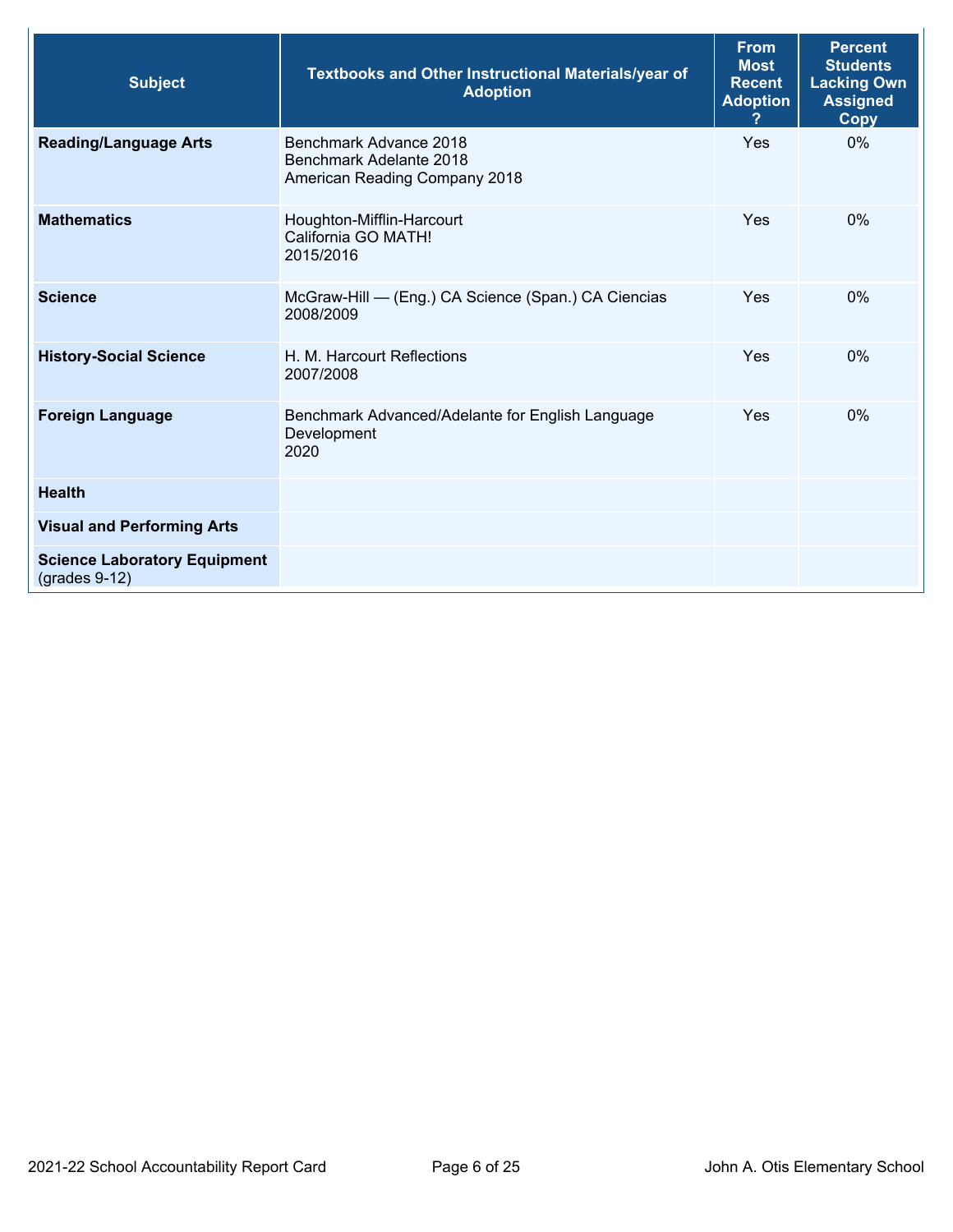## **School Facility Conditions and Planned Improvements**

 John Otis' main campus was built in 1927. Since our opening the following major renovations or improvements have been addressed:

 1987—Modernization consisting of new flooring, ceilings, lights, electrical, insulation, windows, painting, cabinetry, and an ADA elevator for the auditorium

1993—Modernization consisting of new flooring, ceilings, lights, electrical, insulation, windows, painting, and cabinetry

1997—Relocatables were added to support class size reduction

1998—Relocatables were added to support class size reduction

1999—Relocatables were added to support class size reduction

2006—Refurbished stage

2006—New lighting for the parking facility

2015/2016 —Modernization construction project was funded by the local bond funds (Measure N). The project included adding air conditioners to every classroom and multi-purpose room and upgrading electrical capacity. Additionally, a complete upgrade of our network cabling, as well as network infrastructure hardware upgrades at all sites including the district office, a complete replacement of the district fiber optic cabling network, and a complete reconfiguration of the network to accommodate higher speeds and greater network bandwidth.

2018—We replaced a number of exterior walls on our modular buildings. In addition, the exterior of all campus buildings was painted. The soccer field was reconditioned.

 2019—New roof and skylights were added to the main building. A new roof was added to Room 13. A new garden and playground equipment were added. New carpets were added to rooms 8, 13, and the hallway in the main building. The artificial turf was reconditioned (new padding and borders added).

Ongoing—The school is highly maintained with new paint, plants, flowers, and, grass.

John A. Otis has 16 regular classrooms, a room for our Resource Specialist Program, a room for our literacy support personnel, (16 are portable buildings), offices for support personnel (speech and language specialist, psychologist, language arts specialist, counselor, and enrichment teachers), a parent center, after school homework labs, and a school library.

#### Maintenance and Repair

District maintenance staff ensures that the repairs necessary to keep the school in good repair and working order are completed in a timely manner. A work order process is used to ensure efficient service and emergency repairs are given the highest priority.

#### Cleaning Process and Schedule

 We have made a conscientious effort to provide a clean and attractive campus. Students are encouraged to have pride in their A summary of these standards is available at the school office or at the District maintenance office. The principal works daily with the custodial staff and the custodial supervisor to develop a cleaning schedule to ensure a clean and safe school. school and keep the campus clean. The District Governing Board has adopted cleaning standards for all schools in the district.

#### The Facilities Inspection Tool (FIT)

 The FIT is used on a yearly basis to identify facility needs and repairs. All items found in need of repair on the FIT are addressed. Items that involve asphalt, roofing, flooring, or painting are addressed through the District's deferred maintenance program. All other items are expedited into the National School District work order system and repaired by our maintenance department.

| Year and month of the most recent FIT report                 |              | 8/3/2021    |                                  |                                                                                                                                     |
|--------------------------------------------------------------|--------------|-------------|----------------------------------|-------------------------------------------------------------------------------------------------------------------------------------|
| <b>System Inspected</b>                                      | Rate<br>Good | <b>Fair</b> | <b>Rate Rate</b><br><b>∣Poor</b> | <b>Repair Needed and Action Taken or Planned</b>                                                                                    |
| <b>Systems:</b><br>Gas Leaks, Mechanical/HVAC, Sewer         | $\times$     |             |                                  |                                                                                                                                     |
| Interior:<br><b>Interior Surfaces</b>                        | $\times$     |             |                                  | Multipurpose: Replace flooring<br>Room 4: Flooring need to be replaced, stained<br>Action Taken: Work orders submitted for repairs. |
| Cleanliness:<br>Overall Cleanliness, Pest/Vermin Infestation | $\mathsf{X}$ |             |                                  |                                                                                                                                     |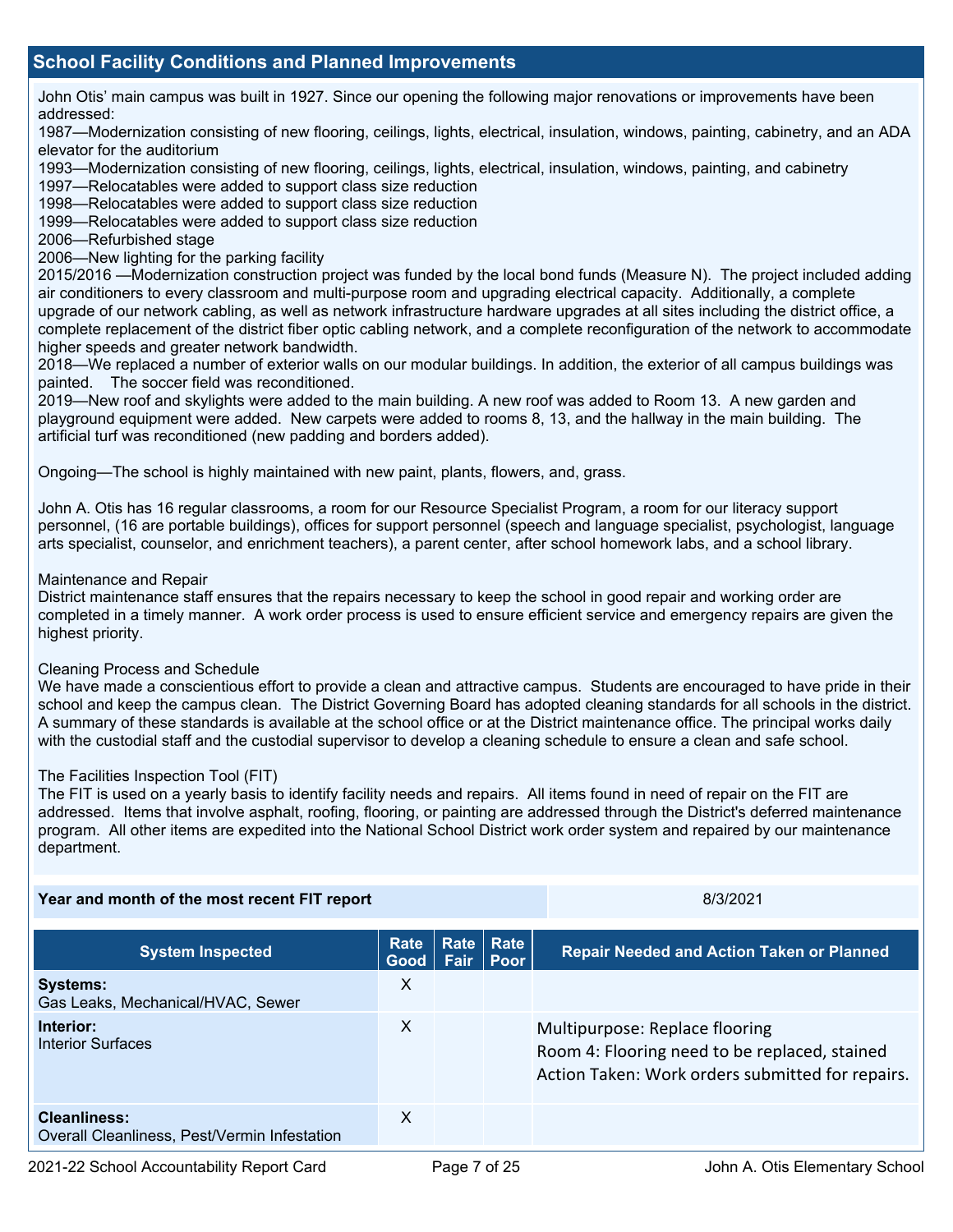| <b>School Facility Conditions and Planned Improvements</b> |   |  |   |                                                                                               |  |  |  |
|------------------------------------------------------------|---|--|---|-----------------------------------------------------------------------------------------------|--|--|--|
|                                                            | X |  |   |                                                                                               |  |  |  |
| <b>Restrooms/Fountains:</b><br>Restrooms, Sinks/ Fountains |   |  |   |                                                                                               |  |  |  |
| Safety:<br>Fire Safety, Hazardous Materials                |   |  |   |                                                                                               |  |  |  |
| Structural:<br>Structural Damage, Roofs                    |   |  |   |                                                                                               |  |  |  |
|                                                            |   |  | X | Playground: Asphalt repairs need to be made<br>Action Taken: Work order submitted for repair. |  |  |  |

| <b>Overall Facility Rate</b> |      |      |             |
|------------------------------|------|------|-------------|
| <b>Exemplary</b>             | Good | Fair | <b>Poor</b> |
|                              |      |      |             |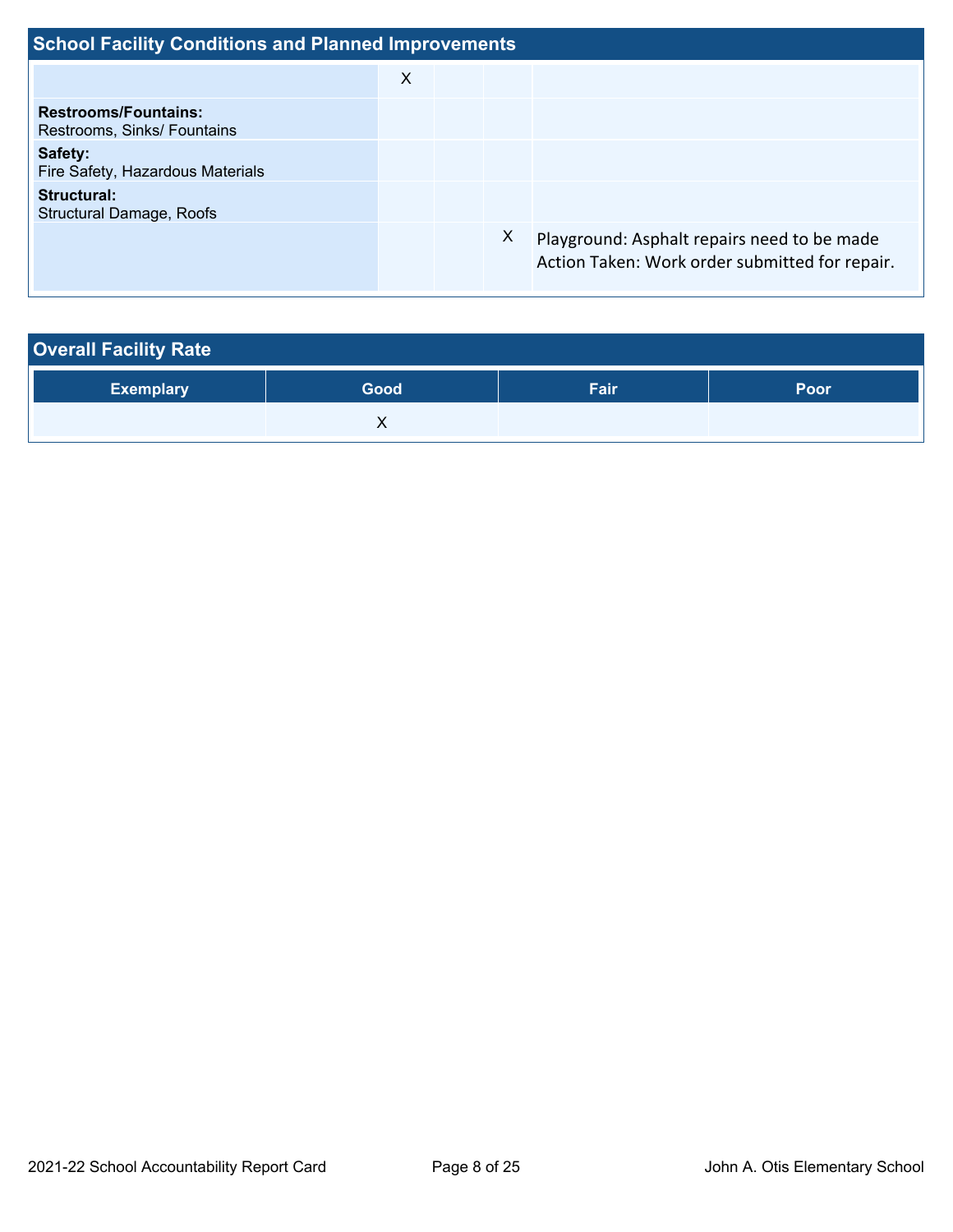## **B. Pupil Outcomes State Priority: Pupil Achievement**

The SARC provides the following information relevant to the State priority: Pupil Achievement (Priority 4):

#### **Statewide Assessments**

 (i.e., California Assessment of Student Performance and Progress [CAASPP] System includes the Smarter Balanced Summative Assessments for students in for English language arts/literacy [ELA] and mathematics given in grades three through eight and grade eleven. Only eligible students may participate in the standards, which are linked with the Common Core State Standards [CCSS] for the general education population and the California Alternate Assessments [CAAs] administration of the CAAs. CAAs items are aligned with alternate achievement students with the most significant cognitive disabilities).

The CAASPP System encompasses the following assessments and student participation requirements:

- 1. **Smarter Balanced Summative Assessments and CAAs for ELA** in grades three through eight and grade eleven.
- 2. **Smarter Balanced Summative Assessments and CAAs for mathematics**  in grades three through eight and grade eleven.
- 3. **California Science Test (CAST) and CAAs for Science** in grades five, eight, and once in high school (i.e., grade ten, eleven, or twelve).

#### **SARC Reporting in the 2020-2021 School Year Only**

Where the most viable option, LEAs were required to administer the statewide summative assessment in ELA and mathematics. Where a statewide summative assessment was not the most viable option for the LEA (or for one or more gradelevel[s] within the LEA) due to the pandemic, LEAs were allowed to report results from a different assessment that met the criteria established by the State Board of Education (SBE) on March 16, 2021. The assessments were required to be:

- Aligned with CA CCSS for ELA and mathematics;
- Available to students in grades 3 through 8, and grade 11; and
- Uniformly administered across a grade, grade span, school, or district to all eligible students.

#### **Options**

Note that the CAAs could only be administered in-person following health and safety requirements. If it was not viable for the LEA to administer the CAAs in person with health and safety guidelines in place, the LEA was directed to not administer the tests. There were no other assessment options available for the CAAs. Schools administered the Smarter Balanced Summative Assessments for ELA and mathematics, other assessments that meet the SBE criteria, or a combination of both, and they could only choose one of the following:

- Smarter Balanced ELA and mathematics summative assessments;
- Other assessments meeting the SBE criteria; or
- Combination of Smarter Balanced ELA and mathematics summative assessments and other assessments.

The percentage of students who have successfully completed courses that satisfy the requirements for entrance to the University of California and the California State University, or career technical education sequences or programs of study.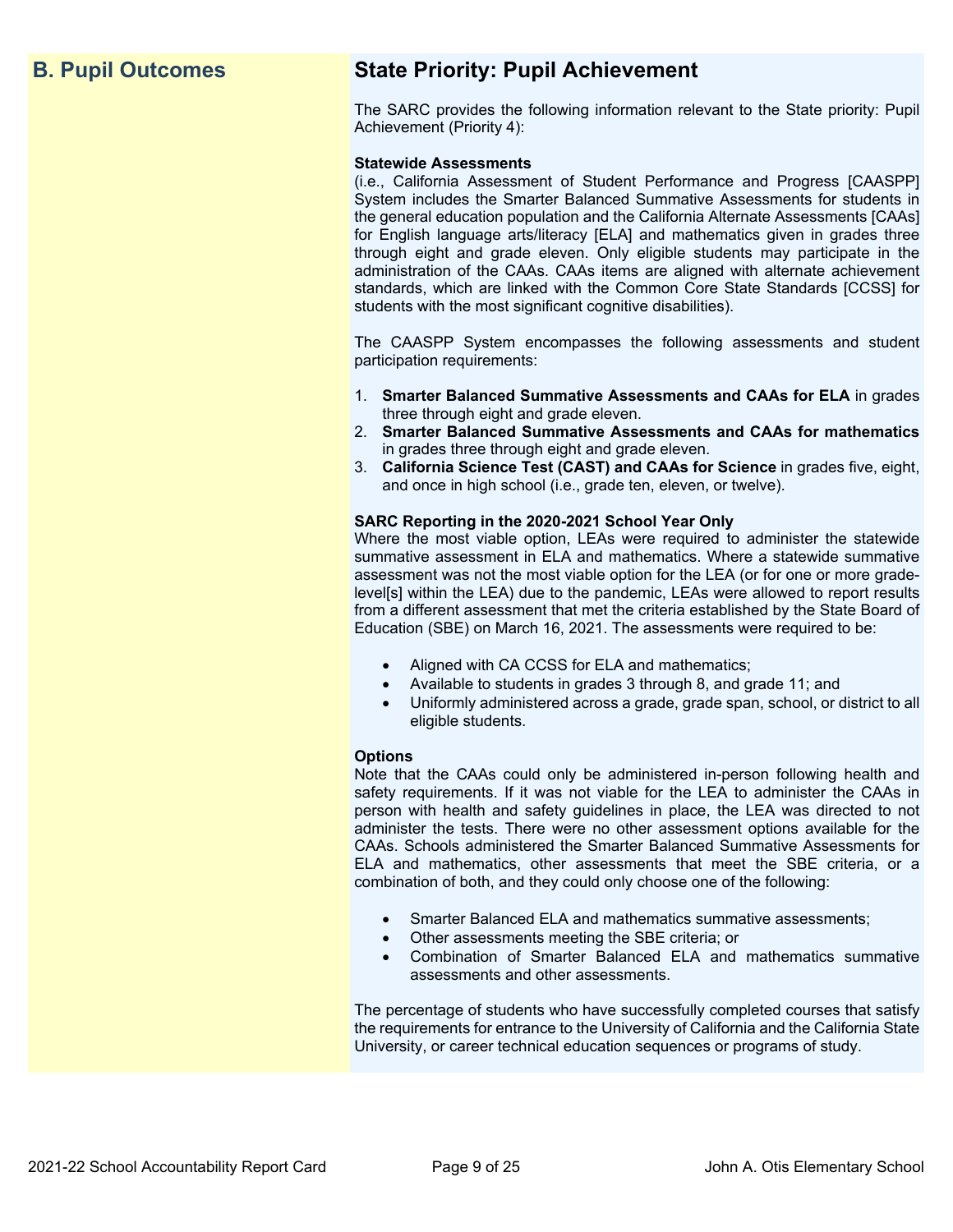#### **Percentage of Students Meeting or Exceeding the State Standard on CAASPP**

 taking and completing a state-administered assessment. This table displays CAASPP test results in ELA and mathematics for all students grades three through eight and grade eleven

The 2019-2020 data cells with N/A values indicate that the 2019-2020 data are not available due to the COVID-19 pandemic and resulting summative test suspension. The Executive Order N-30-20 was issued which waived the assessment, accountability, and reporting requirements for the 2019-2020 school year.

 pandemic during the 2020-2021 school year. Where the CAASPP assessments in ELA and/or mathematics is not the most viable school, district, state are not an accurate comparison. As such, it is inappropriate to compare results of the 2020-2021 school year The 2020-2021 data cells have N/A values because these data are not comparable to other year data due to the COVID-19 option, the LEAs were allowed to administer local assessments. Therefore, the 2020-2021 data between school years for the to other school years.

| <b>Subject</b>                                                       | <b>School</b><br>2019-20 | <b>School</b><br>2020-21 | <b>District</b><br>2019-20 | <b>District</b><br>2020-21 | <b>State</b><br>2019-20 | <b>State</b><br>2020-21 |
|----------------------------------------------------------------------|--------------------------|--------------------------|----------------------------|----------------------------|-------------------------|-------------------------|
| <b>English Language Arts/Literacy</b><br>$\left($ grades 3-8 and 11) | N/A                      | N/A                      | N/A                        | N/A                        | N/A                     | N/A                     |
| <b>Mathematics</b><br>$(grades 3-8 and 11)$                          | N/A                      | N/A                      | N/A                        | N/A                        | N/A                     | N/A                     |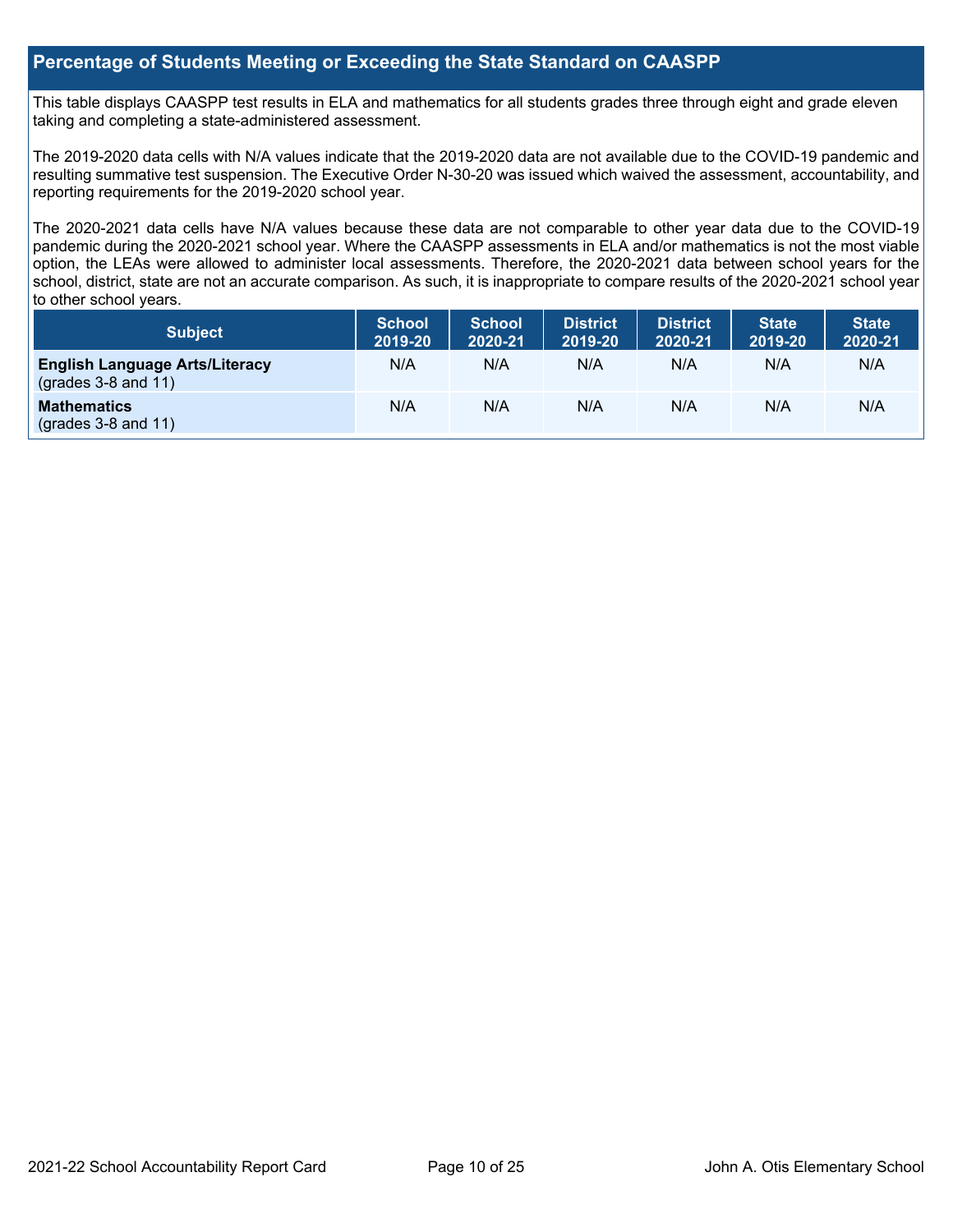## **2020-21 CAASPP Test Results in ELA by Student Group**

 and completing a state-administered assessment. The CDE will populate this table for schools in cases where the school CDE will populate this table with "NT" values, meaning this school did not test students using the CAASPP. See the local This table displays CAASPP test results in ELA by student group for students grades three through eight and grade eleven taking administered the CAASPP assessment. In cases where the school administered a local assessment instead of CAASPP, the assessment(s) table for more information.

| <b>CAASPP</b><br><b>Student Groups</b>               | <b>CAASPP</b><br><b>Total</b><br><b>Enrollment</b> | <b>CAASPP</b><br><b>Number</b><br><b>Tested</b> | <b>CAASPP</b><br><b>Percent</b><br><b>Tested</b> | <b>CAASPP</b><br><b>Percent</b><br><b>Not Tested</b> | <b>CAASPP</b><br><b>Percent</b><br>Met or<br><b>Exceeded</b> |
|------------------------------------------------------|----------------------------------------------------|-------------------------------------------------|--------------------------------------------------|------------------------------------------------------|--------------------------------------------------------------|
| <b>All Students</b>                                  | 251                                                | <b>NT</b>                                       | <b>NT</b>                                        | <b>NT</b>                                            | <b>NT</b>                                                    |
| <b>Female</b>                                        | 129                                                | <b>NT</b>                                       | <b>NT</b>                                        | <b>NT</b>                                            | <b>NT</b>                                                    |
| <b>Male</b>                                          | 121                                                | <b>NT</b>                                       | <b>NT</b>                                        | <b>NT</b>                                            | <b>NT</b>                                                    |
| American Indian or Alaska Native                     | $\overline{0}$                                     | $\pmb{0}$                                       | $\mathbf 0$                                      | $\mathbf 0$                                          | $\mathbf 0$                                                  |
| <b>Asian</b>                                         | $\overline{\phantom{a}}$                           | <b>NT</b>                                       | <b>NT</b>                                        | <b>NT</b>                                            | <b>NT</b>                                                    |
| <b>Black or African American</b>                     | $- -$                                              | <b>NT</b>                                       | <b>NT</b>                                        | <b>NT</b>                                            | <b>NT</b>                                                    |
| <b>Filipino</b>                                      | 14                                                 | <b>NT</b>                                       | <b>NT</b>                                        | <b>NT</b>                                            | <b>NT</b>                                                    |
| <b>Hispanic or Latino</b>                            | 220                                                | <b>NT</b>                                       | <b>NT</b>                                        | <b>NT</b>                                            | <b>NT</b>                                                    |
| <b>Native Hawaiian or Pacific Islander</b>           | $-\!$                                              | <b>NT</b>                                       | <b>NT</b>                                        | <b>NT</b>                                            | <b>NT</b>                                                    |
| <b>Two or More Races</b>                             | $-\!$                                              | <b>NT</b>                                       | <b>NT</b>                                        | <b>NT</b>                                            | <b>NT</b>                                                    |
| <b>White</b>                                         | $\overline{\phantom{a}}$                           | <b>NT</b>                                       | <b>NT</b>                                        | <b>NT</b>                                            | <b>NT</b>                                                    |
| <b>English Learners</b>                              | 151                                                | <b>NT</b>                                       | <b>NT</b>                                        | <b>NT</b>                                            | <b>NT</b>                                                    |
| <b>Foster Youth</b>                                  |                                                    | <b>NT</b>                                       | <b>NT</b>                                        | <b>NT</b>                                            | <b>NT</b>                                                    |
| <b>Homeless</b>                                      | 34                                                 | <b>NT</b>                                       | <b>NT</b>                                        | <b>NT</b>                                            | <b>NT</b>                                                    |
| <b>Military</b>                                      | $\overline{\phantom{a}}$                           | <b>NT</b>                                       | <b>NT</b>                                        | <b>NT</b>                                            | <b>NT</b>                                                    |
| <b>Socioeconomically Disadvantaged</b>               | 186                                                | <b>NT</b>                                       | <b>NT</b>                                        | <b>NT</b>                                            | <b>NT</b>                                                    |
| <b>Students Receiving Migrant Education Services</b> | $\mathbf 0$                                        | $\mathbf 0$                                     | $\mathbf 0$                                      | $\mathbf 0$                                          | 0                                                            |
| <b>Students with Disabilities</b>                    | 24                                                 | <b>NT</b>                                       | <b>NT</b>                                        | <b>NT</b>                                            | <b>NT</b>                                                    |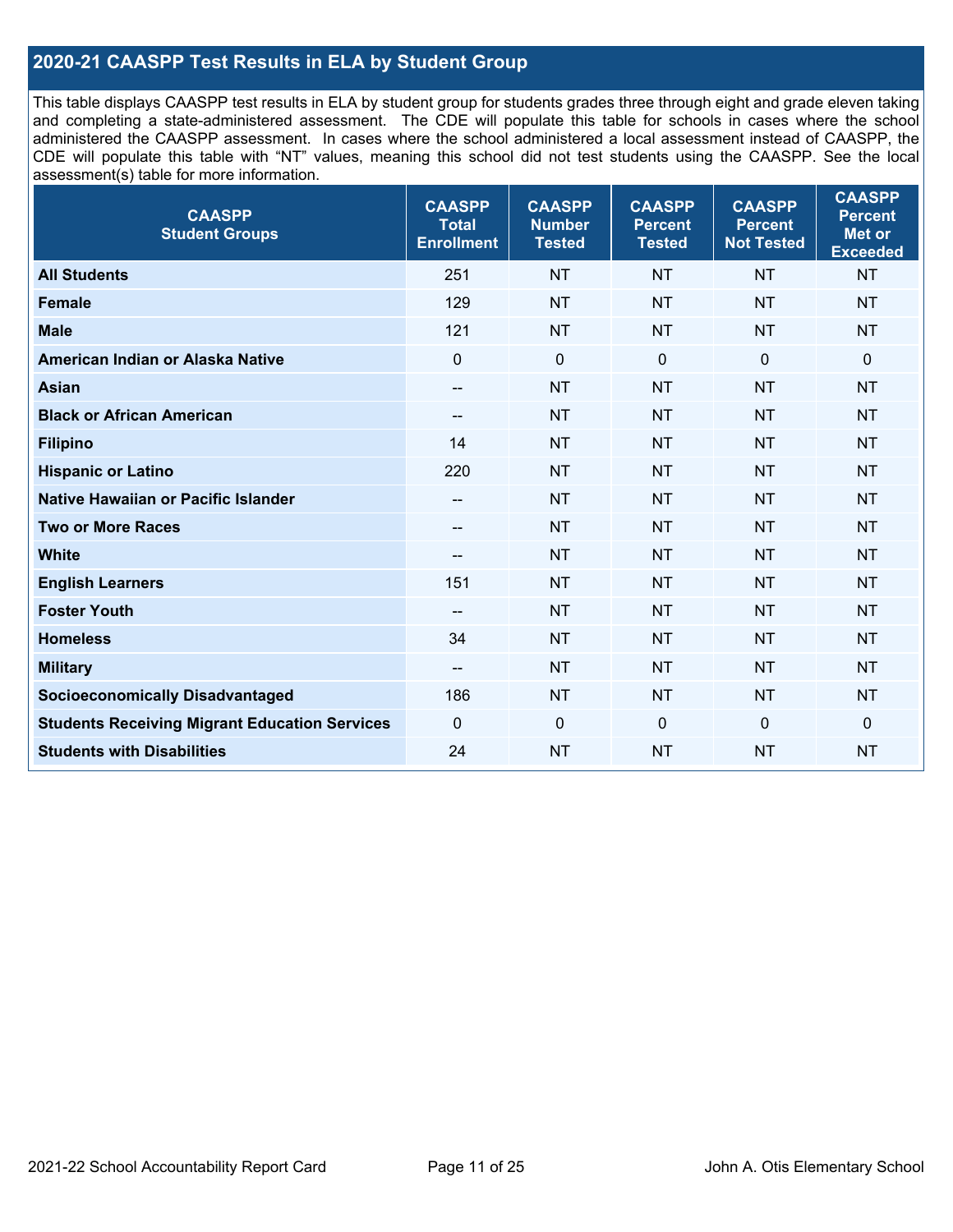## **2020-21 CAASPP Test Results in Math by Student Group**

 This table displays CAASPP test results in Math by student group for students grades three through eight and grade eleven taking and completing a state-administered assessment. The CDE will populate this table for schools in cases where the school CDE will populate this table with "NT" values, meaning this school did not test students using the CAASPP. See the local administered the CAASPP assessment. In cases where the school administered a local assessment instead of CAASPP, the assessment(s) table for more information.

| <b>CAASPP</b><br><b>Student Groups</b>               | <b>CAASPP</b><br><b>Total</b><br><b>Enrollment</b> | <b>CAASPP</b><br><b>Number</b><br><b>Tested</b> | <b>CAASPP</b><br><b>Percent</b><br><b>Tested</b> | <b>CAASPP</b><br><b>Percent</b><br><b>Not Tested</b> | <b>CAASPP</b><br><b>Percent</b><br><b>Met or</b><br><b>Exceeded</b> |
|------------------------------------------------------|----------------------------------------------------|-------------------------------------------------|--------------------------------------------------|------------------------------------------------------|---------------------------------------------------------------------|
| <b>All Students</b>                                  | 251                                                | <b>NT</b>                                       | <b>NT</b>                                        | <b>NT</b>                                            | <b>NT</b>                                                           |
| <b>Female</b>                                        | 129                                                | <b>NT</b>                                       | <b>NT</b>                                        | <b>NT</b>                                            | <b>NT</b>                                                           |
| <b>Male</b>                                          | 121                                                | <b>NT</b>                                       | <b>NT</b>                                        | <b>NT</b>                                            | <b>NT</b>                                                           |
| American Indian or Alaska Native                     | $\mathbf 0$                                        | $\mathbf 0$                                     | $\mathbf 0$                                      | 0                                                    | $\mathbf 0$                                                         |
| <b>Asian</b>                                         | $- -$                                              | <b>NT</b>                                       | <b>NT</b>                                        | <b>NT</b>                                            | <b>NT</b>                                                           |
| <b>Black or African American</b>                     | $\hspace{0.05cm}$                                  | <b>NT</b>                                       | <b>NT</b>                                        | <b>NT</b>                                            | <b>NT</b>                                                           |
| <b>Filipino</b>                                      | 14                                                 | <b>NT</b>                                       | <b>NT</b>                                        | <b>NT</b>                                            | <b>NT</b>                                                           |
| <b>Hispanic or Latino</b>                            | 220                                                | <b>NT</b>                                       | <b>NT</b>                                        | <b>NT</b>                                            | <b>NT</b>                                                           |
| <b>Native Hawaiian or Pacific Islander</b>           | $-\!$ $\!-$                                        | <b>NT</b>                                       | <b>NT</b>                                        | <b>NT</b>                                            | <b>NT</b>                                                           |
| <b>Two or More Races</b>                             | $- -$                                              | <b>NT</b>                                       | <b>NT</b>                                        | <b>NT</b>                                            | <b>NT</b>                                                           |
| <b>White</b>                                         | $\overline{\phantom{m}}$                           | <b>NT</b>                                       | <b>NT</b>                                        | <b>NT</b>                                            | <b>NT</b>                                                           |
| <b>English Learners</b>                              | 151                                                | <b>NT</b>                                       | <b>NT</b>                                        | <b>NT</b>                                            | <b>NT</b>                                                           |
| <b>Foster Youth</b>                                  | $-$                                                | <b>NT</b>                                       | <b>NT</b>                                        | <b>NT</b>                                            | <b>NT</b>                                                           |
| <b>Homeless</b>                                      | 34                                                 | <b>NT</b>                                       | <b>NT</b>                                        | <b>NT</b>                                            | <b>NT</b>                                                           |
| <b>Military</b>                                      | --                                                 | <b>NT</b>                                       | <b>NT</b>                                        | <b>NT</b>                                            | <b>NT</b>                                                           |
| <b>Socioeconomically Disadvantaged</b>               | 186                                                | <b>NT</b>                                       | <b>NT</b>                                        | <b>NT</b>                                            | <b>NT</b>                                                           |
| <b>Students Receiving Migrant Education Services</b> | $\mathbf 0$                                        | $\mathbf 0$                                     | $\mathbf 0$                                      | 0                                                    | $\mathbf 0$                                                         |
| <b>Students with Disabilities</b>                    | 24                                                 | <b>NT</b>                                       | <b>NT</b>                                        | <b>NT</b>                                            | <b>NT</b>                                                           |

### **2020-21 Local Assessment Test Results in ELA by Student Group**

 eleven. LEAs/schools will populate this table for schools in cases where the school administered a local assessment. In cases This table displays Local Assessment test results in ELA by student group for students grades three through eight and grade where the school administered the CAASPP assessment, LEAs/schools will populate this table with "N/A" values in all cells, meaning this table is Not Applicable for this school.

| <b>iReady</b><br><b>Student Groups</b> | <b>iReady</b><br><b>Total</b><br><b>Enrollment</b> | <b>iReady</b><br><b>Number</b><br><b>Tested</b> | <b>iReady</b><br><b>Percent</b><br><b>Tested</b> | <b>iReady</b><br><b>Percent</b><br><b>Not Tested</b> | <b>iReady</b><br><b>Percent</b><br><b>At or Above</b><br><b>Grade Level</b> |
|----------------------------------------|----------------------------------------------------|-------------------------------------------------|--------------------------------------------------|------------------------------------------------------|-----------------------------------------------------------------------------|
| <b>All Students</b>                    | 418                                                | 381                                             | 91.1%                                            | $8.9\%$                                              | 37.5%                                                                       |
| Female                                 | 202                                                | 187                                             | 92.6%                                            | 7.4%                                                 | 44.4%                                                                       |
| <b>Male</b>                            | 214                                                | 192                                             | 89.7%                                            | 10.3%                                                | 30.7%                                                                       |
| American Indian or Alaska Native       | 0                                                  | 0                                               | $0\%$                                            | $0\%$                                                | $0\%$                                                                       |
| Asian                                  | 7                                                  |                                                 | 100%                                             | $0\%$                                                | 85.7%                                                                       |

2021-22 School Accountability Report Card Page 12 of 25 John A. Otis Elementary School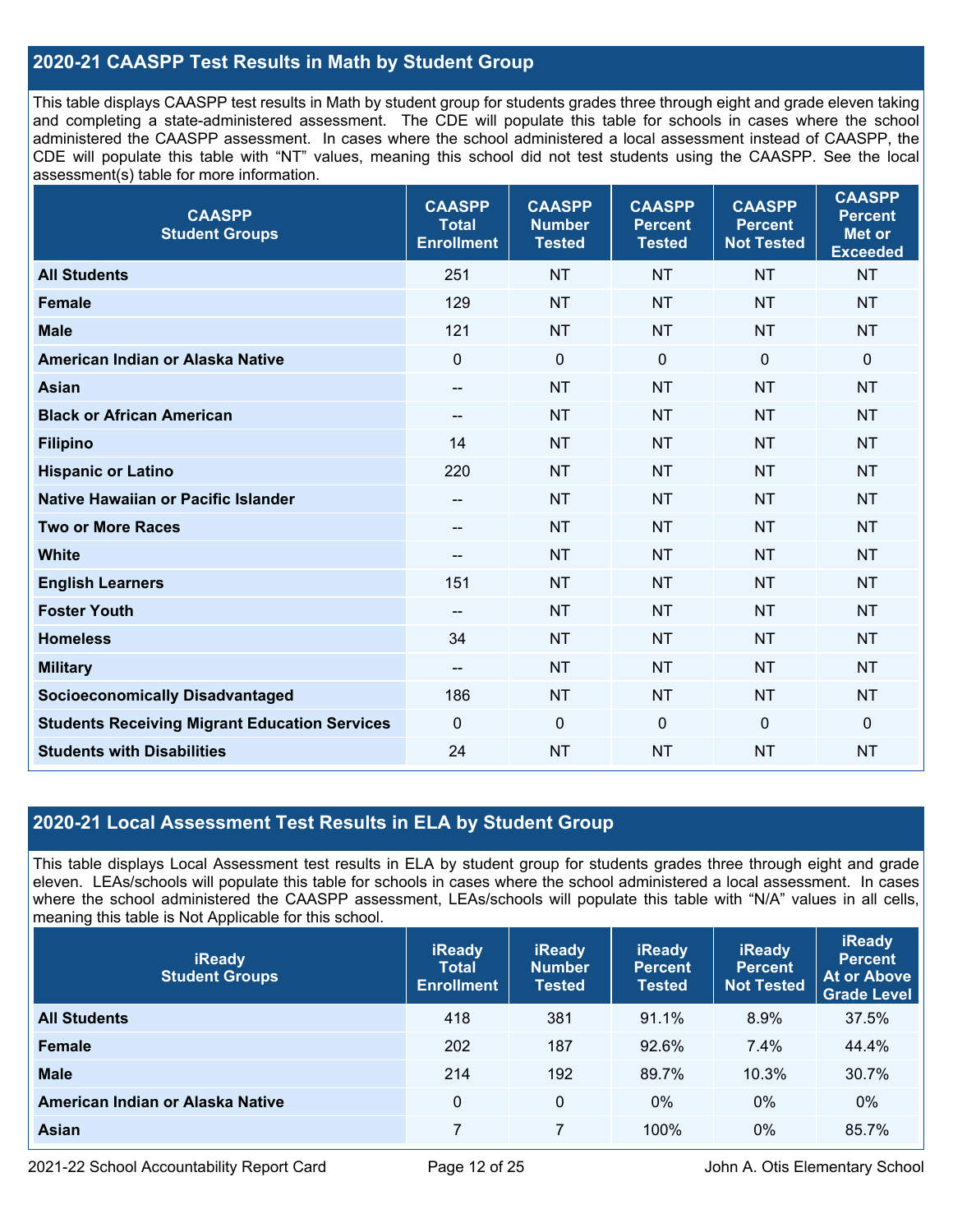| <b>Black or African American</b>                     | 1                                                                                        | 1            | 100%  | $0\%$ | $0\%$ |  |  |  |  |
|------------------------------------------------------|------------------------------------------------------------------------------------------|--------------|-------|-------|-------|--|--|--|--|
| <b>Filipino</b>                                      | 24                                                                                       | 24           | 100%  | $0\%$ | 66.7% |  |  |  |  |
| <b>Hispanic or Latino</b>                            | 359                                                                                      | 325          | 90.5% | 9.5%  | 34.8% |  |  |  |  |
| Native Hawaiian or Pacific Islander                  | 1                                                                                        | $\mathbf{1}$ | 100%  | $0\%$ | $0\%$ |  |  |  |  |
| <b>Two or More Races</b>                             | 3                                                                                        | 3            | 100%  | $0\%$ | 33.3% |  |  |  |  |
| White                                                | 6                                                                                        | 6            | 100%  | $0\%$ | 16.7% |  |  |  |  |
| <b>English Learners</b>                              | 229                                                                                      | 217          | 94.8% | 5.2%  | 25.8% |  |  |  |  |
| <b>Foster Youth</b>                                  | 3                                                                                        | 3            | 100%  | $0\%$ | 66.7% |  |  |  |  |
| <b>Homeless</b>                                      | 35                                                                                       | 30           | 85.7% | 14.3% | 43.3% |  |  |  |  |
| <b>Military</b>                                      | 3                                                                                        | 3            | 100%  | 0%    | 100%  |  |  |  |  |
| <b>Socioeconomically Disadvantaged</b>               | 303                                                                                      | 274          | 90.4% | 9.6%  | 36.5% |  |  |  |  |
| <b>Students Receiving Migrant Education Services</b> | $\Omega$                                                                                 | $\Omega$     | $0\%$ | $0\%$ | $0\%$ |  |  |  |  |
| <b>Students with Disabilities</b>                    | 33                                                                                       | 29           | 87.9% | 12.1% | 17.2% |  |  |  |  |
|                                                      | At or above the grade-level standard in the context of the local assessment administered |              |       |       |       |  |  |  |  |

\*At or above the grade-level standard in the context of the local assessment administered.

## **2020-21 Local Assessment Test Results in Math by Student Group**

 This table displays Local Assessment test results in Math by student group for students grades three through eight and grade eleven. LEAs/schools will populate this table for schools in cases where the school administered a local assessment. In cases where the school administered the CAASPP assessment, LEAs/schools will populate this table with "N/A" values in all cells, meaning this table is Not Applicable for this school.

| <b>iReady</b><br><b>Student Groups</b>               | <b>iReady</b><br><b>Total</b><br><b>Enrollment</b> | <b>iReady</b><br><b>Number</b><br><b>Tested</b> | <b>iReady</b><br><b>Percent</b><br><b>Tested</b> | <b>iReady</b><br><b>Percent</b><br><b>Not Tested</b> | <b>iReady</b><br><b>Percent</b><br><b>At or Above</b><br><b>Grade Level</b> |
|------------------------------------------------------|----------------------------------------------------|-------------------------------------------------|--------------------------------------------------|------------------------------------------------------|-----------------------------------------------------------------------------|
| <b>All Students</b>                                  | 418                                                | 385                                             | 92.1%                                            | 7.9%                                                 | 28.8%                                                                       |
| <b>Female</b>                                        | 202                                                | 189                                             | 93.6%                                            | 6.4%                                                 | 28.6%                                                                       |
| <b>Male</b>                                          | 214                                                | 194                                             | 90.7%                                            | 9.3%                                                 | 28.4%                                                                       |
| American Indian or Alaska Native                     | $\Omega$                                           | $\mathbf 0$                                     | 0%                                               | 0%                                                   | 0%                                                                          |
| <b>Asian</b>                                         | $\overline{7}$                                     | $\overline{7}$                                  | 100%                                             | 0%                                                   | 71.4%                                                                       |
| <b>Black or African American</b>                     | $\mathbf{1}$                                       | 1                                               | 100%                                             | 0%                                                   | 0%                                                                          |
| <b>Filipino</b>                                      | 24                                                 | 22                                              | 91.7%                                            | 3%                                                   | 68.2%                                                                       |
| <b>Hispanic or Latino</b>                            | 359                                                | 331                                             | 92.2%                                            | 13%                                                  | 26.6%                                                                       |
| <b>Native Hawaiian or Pacific Islander</b>           | 1                                                  | 1                                               | 100%                                             | 0%                                                   | 0%                                                                          |
| <b>Two or More Races</b>                             | 3                                                  | $\mathfrak{S}$                                  | 100%                                             | 0%                                                   | 33.3%                                                                       |
| <b>White</b>                                         | 6                                                  | 6                                               | 100%                                             | 0%                                                   | 0%                                                                          |
| <b>English Learners</b>                              | 229                                                | 217                                             | 94.8%                                            | 5.2%                                                 | 20.7%                                                                       |
| <b>Foster Youth</b>                                  | 3                                                  | 3                                               | 100%                                             | 0%                                                   | 33.3%                                                                       |
| <b>Homeless</b>                                      | 35                                                 | 31                                              | 88.6%                                            | 11.4%                                                | 29%                                                                         |
| <b>Military</b>                                      | 3                                                  | 3                                               | 100%                                             | 0%                                                   | 100%                                                                        |
| <b>Socioeconomically Disadvantaged</b>               | 302                                                | 278                                             | 91.7%                                            | 8.3%                                                 | 27%                                                                         |
| <b>Students Receiving Migrant Education Services</b> | 0                                                  | $\mathbf 0$                                     | 0%                                               | 0%                                                   | 0%                                                                          |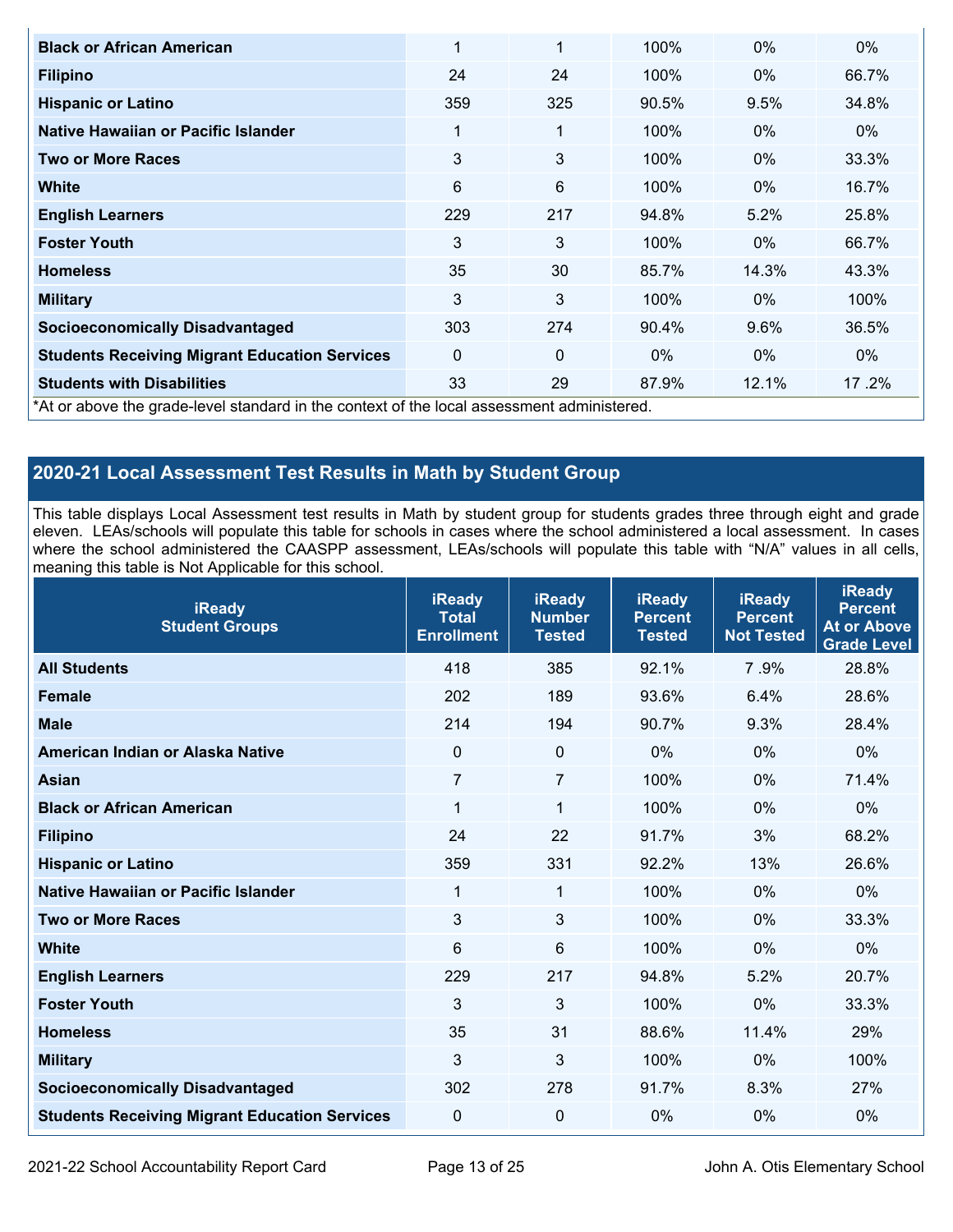| <b>Students with Disabilities</b>                                                                                      | ົ<br>u. | 20 | $27.9\%$ | 12.1% | 20.7% |  |
|------------------------------------------------------------------------------------------------------------------------|---------|----|----------|-------|-------|--|
| المحموليا والمسامح الموجود وجوجوا وجوال وحالية والمتواجب وجواليون الموجاد ومجالو المربول والمجموع وحالي ويحاجبون الملا |         |    |          |       |       |  |

\*At or above the grade-level standard in the context of the local assessment administered.

### **CAASPP Test Results in Science for All Students**

This table displays the percentage of all students grades five, eight, and High School meeting or exceeding the State Standard.

 resulting summative testing suspension. The Executive Order N-30-20 was issued which waived the assessment, accountability, and reporting requirements for the 2019-2020 school year. The 2019-2020 data cells with N/A values indicate that the 2019-2020 data are not available due to the COVID-19 pandemic and

For any 2020-2021 data cells with N/T values indicate that this school did not test students using the CAASPP Science.

| <b>Subject</b>                                  | <b>School</b> | <b>School</b> | <b>District</b> | District | <b>State</b> | <b>State</b> |
|-------------------------------------------------|---------------|---------------|-----------------|----------|--------------|--------------|
|                                                 | 2019-20       | 2020-21       | 2019-20         | 2020-21  | 2019-20      | 2020-21      |
| <b>Science</b><br>(grades 5, 8 and high school) | N/A           | ΝT            | N/A             | NT       | N/A          | 28.72        |

### **2020-21 CAASPP Test Results in Science by Student Group**

 This table displays CAASPP test results in Science by student group for students grades five, eight, and High School. For any data cells with N/T values indicate that this school did not test students using the CAASPP Science.

| <b>Student Group</b>                                 | <b>Total</b><br><b>Enrollment</b> | <b>Number</b><br><b>Tested</b> | <b>Percent</b><br><b>Tested</b> | <b>Percent</b><br><b>Not Tested</b> | <b>Percent</b><br><b>Met or</b><br><b>Exceeded</b> |
|------------------------------------------------------|-----------------------------------|--------------------------------|---------------------------------|-------------------------------------|----------------------------------------------------|
| <b>All Students</b>                                  | 59                                | <b>NT</b>                      | <b>NT</b>                       | <b>NT</b>                           | <b>NT</b>                                          |
| <b>Female</b>                                        | 27                                | <b>NT</b>                      | <b>NT</b>                       | <b>NT</b>                           | <b>NT</b>                                          |
| <b>Male</b>                                          | 32                                | <b>NT</b>                      | <b>NT</b>                       | <b>NT</b>                           | <b>NT</b>                                          |
| American Indian or Alaska Native                     | 0                                 | $\mathbf 0$                    | $\mathbf 0$                     | $\mathbf 0$                         | $\mathbf 0$                                        |
| <b>Asian</b>                                         | $- -$                             | <b>NT</b>                      | <b>NT</b>                       | <b>NT</b>                           | <b>NT</b>                                          |
| <b>Black or African American</b>                     | 0                                 | 0                              | $\mathbf 0$                     | $\mathbf 0$                         | $\mathbf 0$                                        |
| <b>Filipino</b>                                      | $\overline{\phantom{m}}$          | <b>NT</b>                      | <b>NT</b>                       | <b>NT</b>                           | <b>NT</b>                                          |
| <b>Hispanic or Latino</b>                            | 50                                | <b>NT</b>                      | <b>NT</b>                       | <b>NT</b>                           | <b>NT</b>                                          |
| Native Hawaiian or Pacific Islander                  | 0                                 | 0                              | $\mathbf 0$                     | $\mathbf 0$                         | $\mathbf{0}$                                       |
| <b>Two or More Races</b>                             | --                                | <b>NT</b>                      | <b>NT</b>                       | <b>NT</b>                           | <b>NT</b>                                          |
| <b>White</b>                                         | --                                | <b>NT</b>                      | <b>NT</b>                       | <b>NT</b>                           | <b>NT</b>                                          |
| <b>English Learners</b>                              | 30                                | <b>NT</b>                      | <b>NT</b>                       | <b>NT</b>                           | <b>NT</b>                                          |
| <b>Foster Youth</b>                                  | 0                                 | $\mathbf 0$                    | $\mathbf 0$                     | $\mathbf 0$                         | $\mathbf{0}$                                       |
| <b>Homeless</b>                                      | $-$                               | <b>NT</b>                      | <b>NT</b>                       | <b>NT</b>                           | <b>NT</b>                                          |
| <b>Military</b>                                      | --                                | <b>NT</b>                      | <b>NT</b>                       | <b>NT</b>                           | <b>NT</b>                                          |
| <b>Socioeconomically Disadvantaged</b>               | 46                                | <b>NT</b>                      | <b>NT</b>                       | <b>NT</b>                           | <b>NT</b>                                          |
| <b>Students Receiving Migrant Education Services</b> | 0                                 | 0                              | $\mathbf 0$                     | $\mathbf 0$                         | $\mathbf{0}$                                       |
| <b>Students with Disabilities</b>                    | --                                | <b>NT</b>                      | <b>NT</b>                       | <b>NT</b>                           | <b>NT</b>                                          |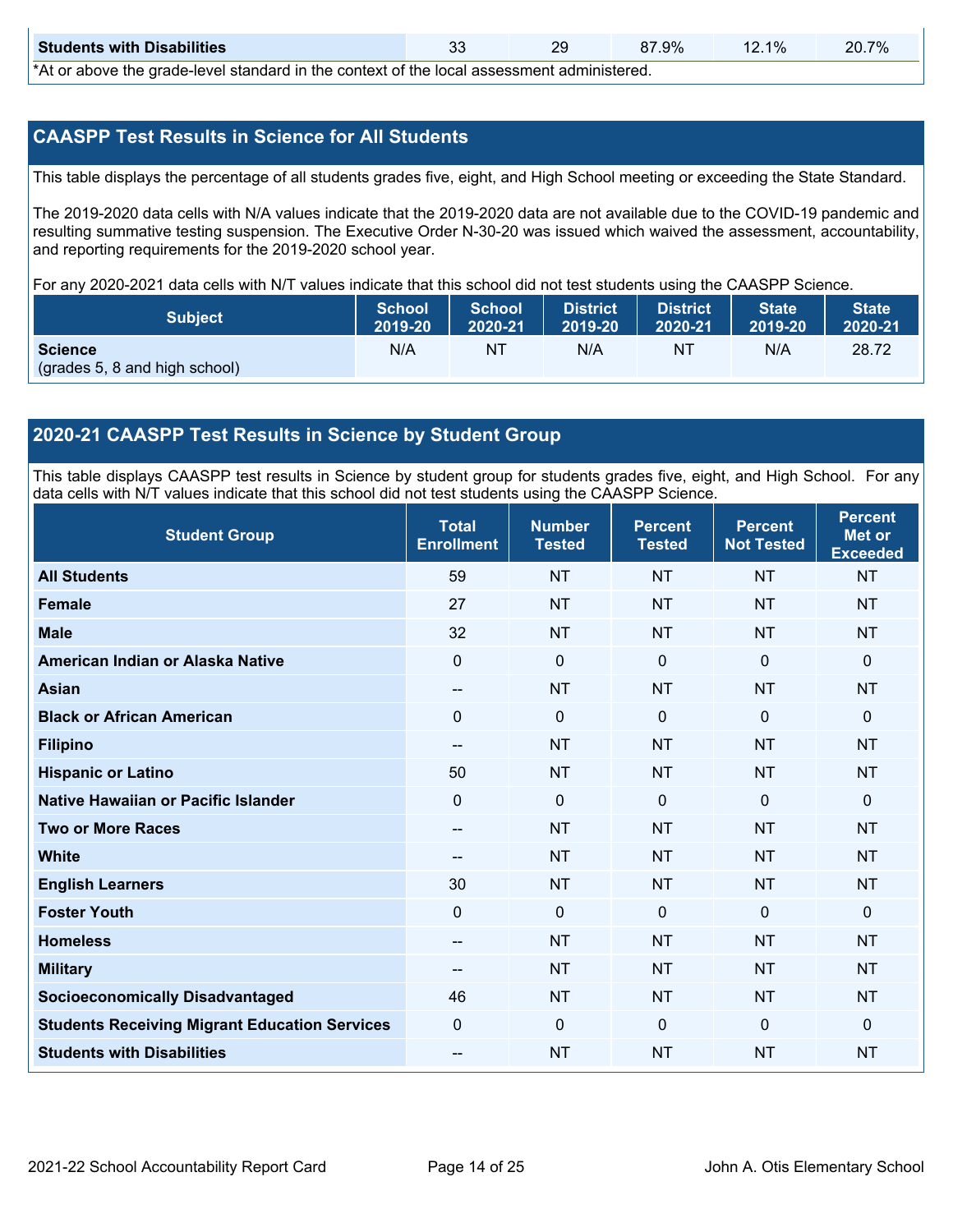## **B. Pupil Outcomes State Priority: Other Pupil Outcomes**

 Pupil Outcomes (Priority 8): Pupil outcomes in the subject area of physical The SARC provides the following information relevant to the State priority: Other education.

### **2020-21 California Physical Fitness Test Results**

 Due to the COVID-19 crisis, the Physical Fitness Test was suspended during the 2020-2021 school year and therefore no data are reported and each cell in this table is populated with "N/A."

| <b>Grade Level</b> | <b>Four of Six Fitness Standards</b> | Five of Six Fitness Standards   Six of Six Fitness Standards | Percentage of Students Meeting Percentage of Students Meeting Percentage of Students Meeting |
|--------------------|--------------------------------------|--------------------------------------------------------------|----------------------------------------------------------------------------------------------|
| Grade 5            | N/A                                  | N/A                                                          | N/A                                                                                          |
| Grade 7            | N/A                                  | N/A                                                          | N/A                                                                                          |
| Grade 9            | N/A                                  | N/A                                                          | N/A                                                                                          |

## **C. Engagement State Priority: Parental Involvement**

The SARC provides the following information relevant to the State priority: Parental Involvement (Priority 3): Efforts the school district makes to seek parent input in making decisions regarding the school district and at each school site.

### **2021-22 Opportunities for Parental Involvement**

Contact Person Name: Araceli Welch Phone Number: (619) 336-8800

 encouraged to play an active role in our Parent and Teacher Association (PTA), participate in leadership positions of our Research shows a high correlation between parent involvement and effective schools. Parents and community members are essential to our educational community and are encouraged to be involved in their child's education. Parents are continuously District Parent Advisory Council (DPAC), our School Site Council (SSC), English Language Advisory Committee (ELAC), and collaborate in our Positive Behavior Intervention Supports (PBIS) Tier I Committee. Due to our safe re-opening plan, we have suspended all volunteers from coming on campus; therefore all meetings are being held virtually.

 resources. In addition, parents receive additional communication via Peachjar and our John Otis marquee. Coffee with the Our John Otis weekly parent newsletter provides our school community updates about school events and information. All families receive an electronic version of our weekly parent newsletter to share announcements, meeting dates, and community Principal meetings provide parents with training on how to support their children at home during distance learning.

Under normal circumstances, our home to school partnerships is strengthened via: PTA/Family Events Safe Routes to School Program Student Council Spirit Days Access to technology at home (iReady Online-Reading and Math, Prodigy, and Raz Kids)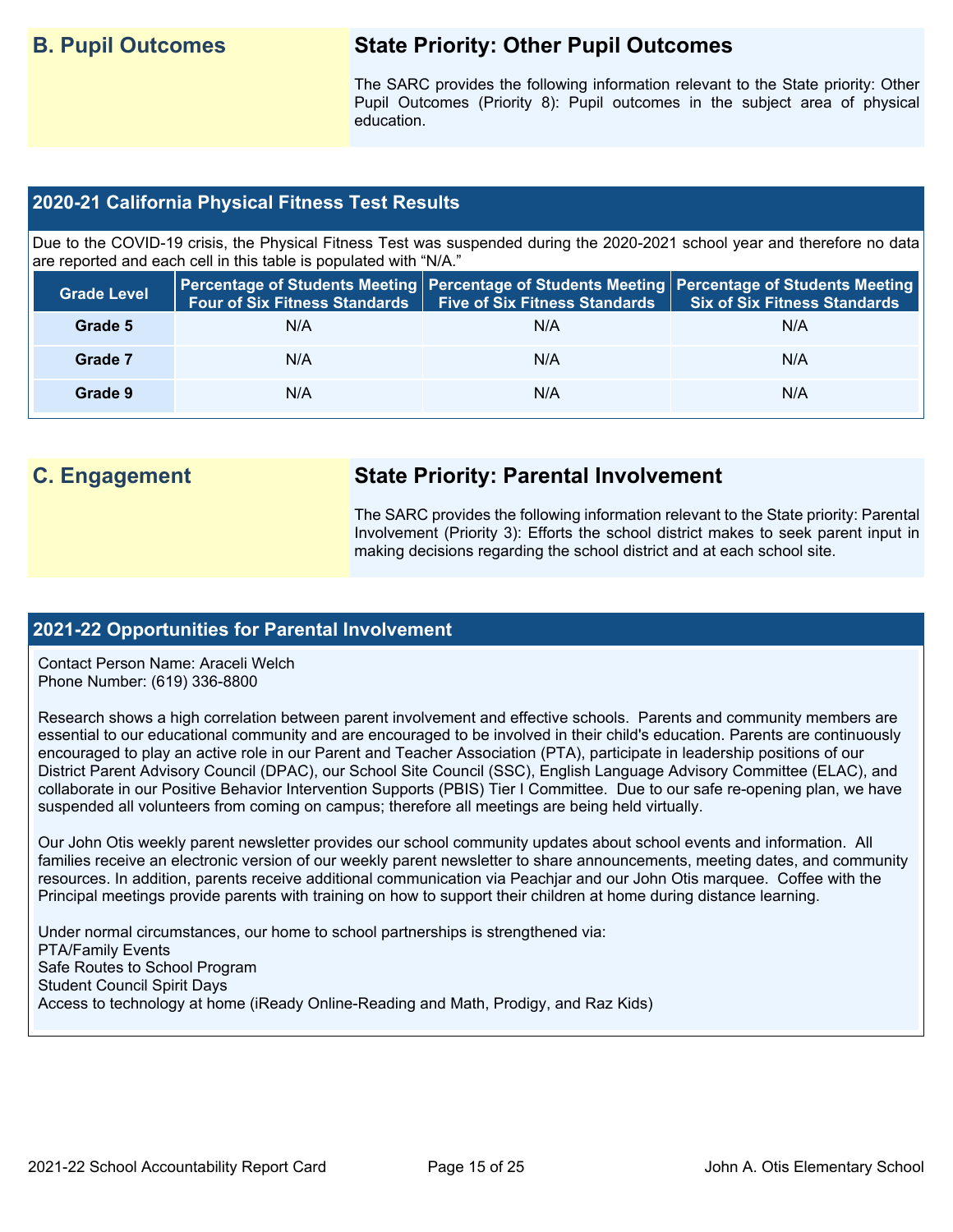## **2020-21 Chronic Absenteeism by Student Group**

| <b>Student Group</b>                                 | <b>Cumulative</b><br><b>Enrollment</b> | <b>Chronic</b><br><b>Absenteeism</b><br><b>Eligible Enrollment</b> | <b>Chronic</b><br><b>Absenteeism</b><br><b>Count</b> | <b>Chronic</b><br><b>Absenteeism</b><br><b>Rate</b> |
|------------------------------------------------------|----------------------------------------|--------------------------------------------------------------------|------------------------------------------------------|-----------------------------------------------------|
| <b>All Students</b>                                  | 465                                    | 449                                                                | 118                                                  | 26.3                                                |
| <b>Female</b>                                        | 230                                    | 218                                                                | 54                                                   | 24.8                                                |
| <b>Male</b>                                          | 234                                    | 230                                                                | 64                                                   | 27.8                                                |
| American Indian or Alaska Native                     | $\Omega$                               | $\Omega$                                                           | $\Omega$                                             | 0.0                                                 |
| <b>Asian</b>                                         | 7                                      | $\overline{7}$                                                     | $\mathbf 0$                                          | 0.0                                                 |
| <b>Black or African American</b>                     | $\overline{2}$                         | 1                                                                  | 1                                                    | 100.0                                               |
| <b>Filipino</b>                                      | 25                                     | 25                                                                 | 3                                                    | 12.0                                                |
| <b>Hispanic or Latino</b>                            | 418                                    | 405                                                                | 111                                                  | 27.4                                                |
| <b>Native Hawaiian or Pacific Islander</b>           | 1                                      | $\mathbf{1}$                                                       | $\mathbf{0}$                                         | 0.0                                                 |
| <b>Two or More Races</b>                             | 3                                      | 3                                                                  | 1                                                    | 33.3                                                |
| <b>White</b>                                         | 8                                      | 6                                                                  | 1                                                    | 16.7                                                |
| <b>English Learners</b>                              | 293                                    | 289                                                                | 73                                                   | 25.3                                                |
| <b>Foster Youth</b>                                  | 3                                      | 3                                                                  | $\Omega$                                             | 0.0                                                 |
| <b>Homeless</b>                                      | 55                                     | 46                                                                 | 20                                                   | 43.5                                                |
| <b>Socioeconomically Disadvantaged</b>               | 361                                    | 349                                                                | 106                                                  | 30.4                                                |
| <b>Students Receiving Migrant Education Services</b> | $\Omega$                               | 0                                                                  | $\Omega$                                             | 0.0                                                 |
| <b>Students with Disabilities</b>                    | 40                                     | 40                                                                 | 5                                                    | 12.5                                                |

## **C. Engagement State Priority: School Climate**

 The SARC provides the following information relevant to the State priority: School Climate (Priority 6):

- Pupil suspension rates;
- Pupil expulsion rates; and
- Other local measures on the sense of safety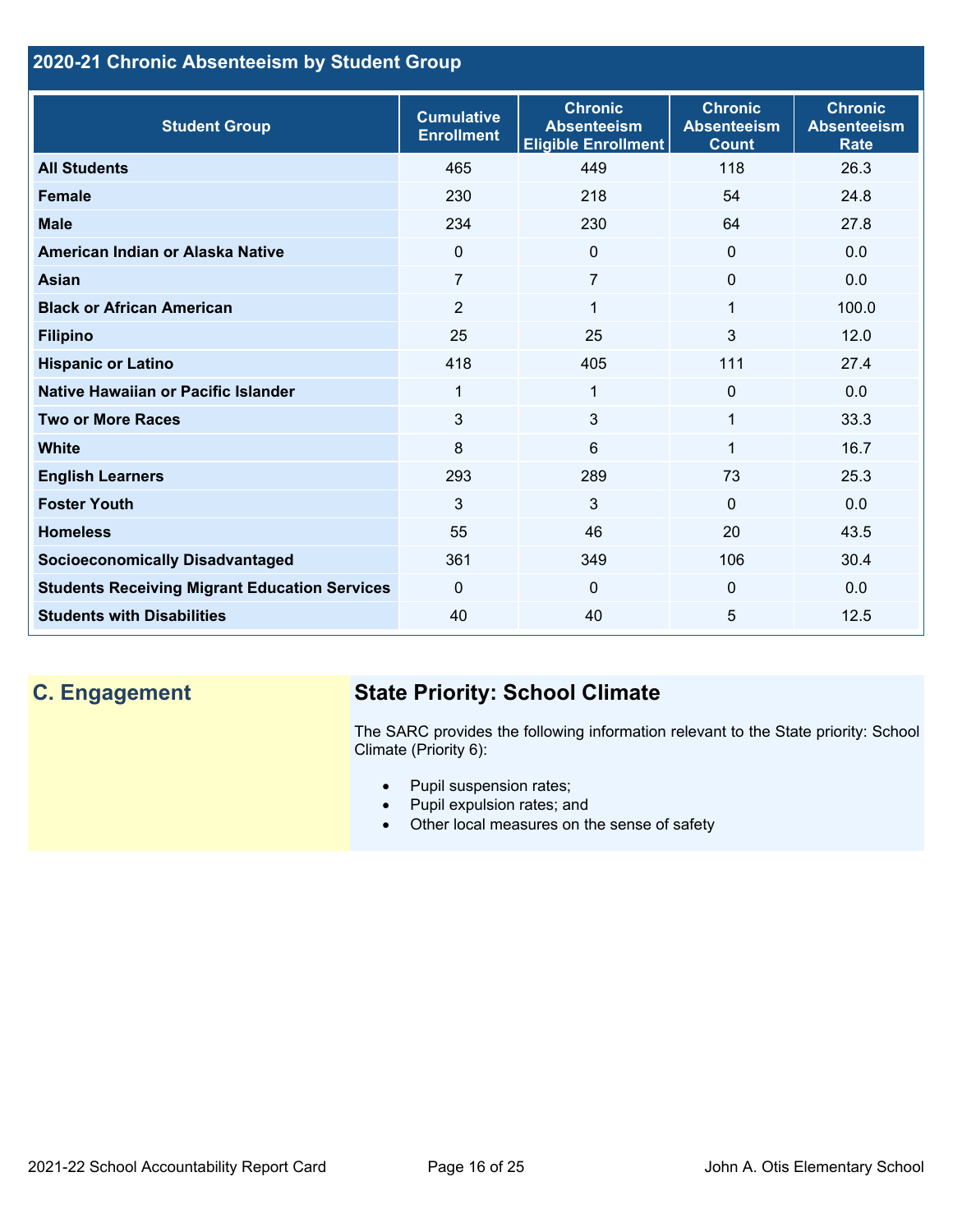#### **Suspensions and Expulsions**

This table displays suspensions and expulsions data collected between July through June, each full school year respectively. This table displays suspensions and expulsions data collected between July through June, each full school year respectively.<br>Data collected during the 2020-21 school year may not be comparable to earlier years of this coll learning mode instruction in response to the COVID-19 pandemic.

| <b>Subject</b>     | <b>School</b><br>2018-19 | <b>School</b><br>2020-21 | <b>District</b><br>2018-19 | <b>District</b><br>2020-21 | <b>State</b><br>2018-19 | <b>State</b><br>2020-21 |
|--------------------|--------------------------|--------------------------|----------------------------|----------------------------|-------------------------|-------------------------|
| <b>Suspensions</b> | 1.53                     | 0.00                     | 1.58                       | 0.00                       | 3.47                    | 0.20                    |
| <b>Expulsions</b>  | 0.00                     | 0.00                     | 0.00                       | 0.00                       | 0.08                    | 0.00                    |

 2019-2020 school year is a partial school year due to the COVID-19 crisis. As such, it would be inappropriate to make any This table displays suspensions and expulsions data collected between July through February, partial school year due to the COVID-19 pandemic. The 2019-2020 suspensions and expulsions rate data are not comparable to other year data because the comparisons in rates of suspensions and expulsions in the 2019-2020 school year compared to other school years.

| <b>Subject</b>     | <b>School</b><br>2019-20 | <b>District</b><br>2019-20 | <b>State</b><br>2019-20 |
|--------------------|--------------------------|----------------------------|-------------------------|
| <b>Suspensions</b> | 0.85                     | 0.78                       | 2.45                    |
| <b>Expulsions</b>  | 0.00                     | 0.00                       | 0.05                    |

## **2020-21 Suspensions and Expulsions by Student Group**

| <b>Student Group</b>                                 | <b>Suspensions Rate</b> | <b>Expulsions Rate</b> |
|------------------------------------------------------|-------------------------|------------------------|
| <b>All Students</b>                                  | 0.00                    | 0.00                   |
| <b>Female</b>                                        | 0.00                    | 0.00                   |
| <b>Male</b>                                          | 0.00                    | 0.00                   |
| American Indian or Alaska Native                     | 0.00                    | 0.00                   |
| <b>Asian</b>                                         | 0.00                    | 0.00                   |
| <b>Black or African American</b>                     | 0.00                    | 0.00                   |
| <b>Filipino</b>                                      | 0.00                    | 0.00                   |
| <b>Hispanic or Latino</b>                            | 0.00                    | 0.00                   |
| Native Hawaiian or Pacific Islander                  | 0.00                    | 0.00                   |
| <b>Two or More Races</b>                             | 0.00                    | 0.00                   |
| <b>White</b>                                         | 0.00                    | 0.00                   |
| <b>English Learners</b>                              | 0.00                    | 0.00                   |
| <b>Foster Youth</b>                                  | 0.00                    | 0.00                   |
| <b>Homeless</b>                                      | 0.00                    | 0.00                   |
| <b>Socioeconomically Disadvantaged</b>               | 0.00                    | 0.00                   |
| <b>Students Receiving Migrant Education Services</b> | 0.00                    | 0.00                   |
| <b>Students with Disabilities</b>                    | 0.00                    | 0.00                   |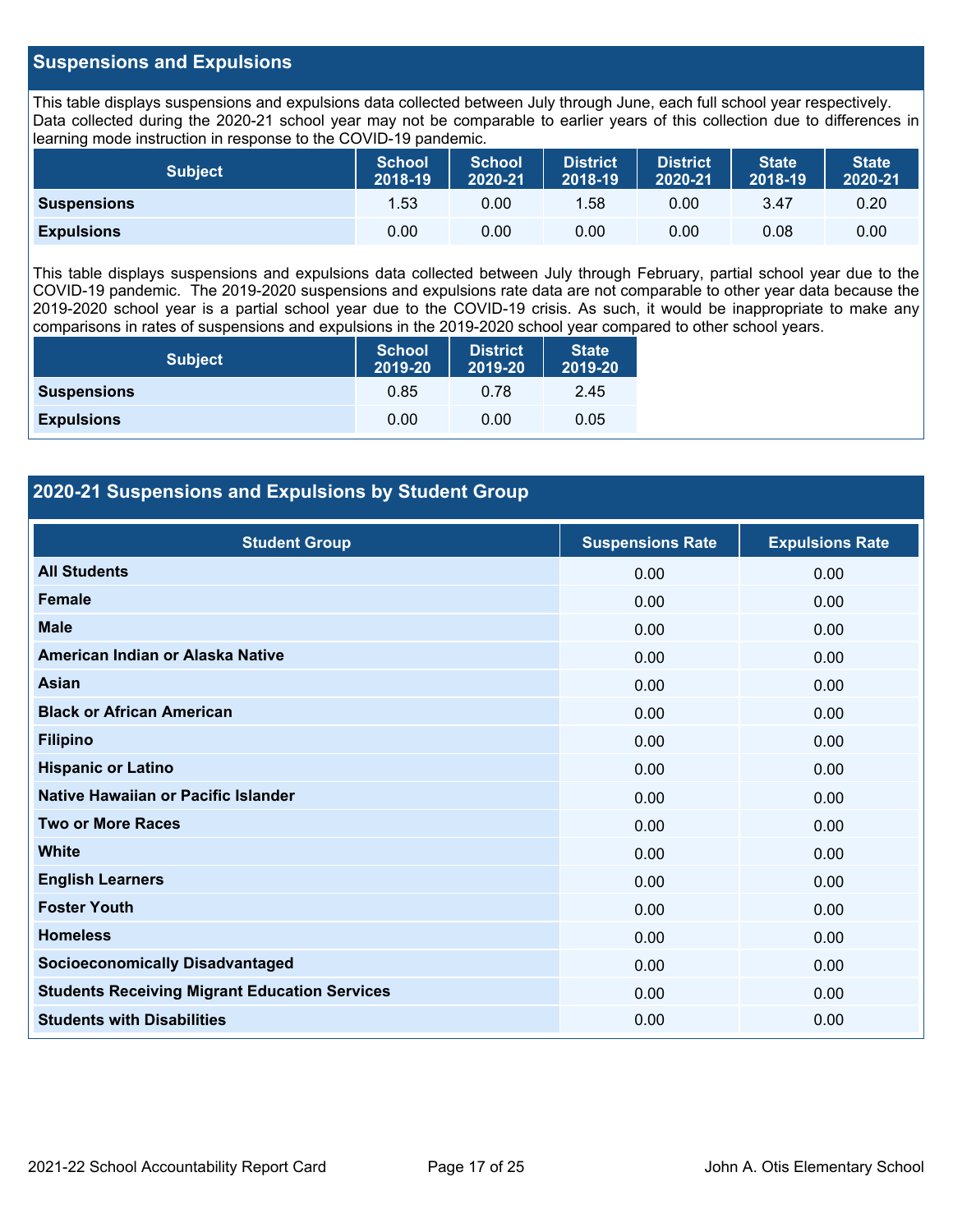#### **2021-22 School Safety Plan**

The School Safety Plan was last updated: October. 2021

The plan was reviewed with all staff and during our virtual Professional Development day on October 2021 and with the School Site. Council on October 26, 2021.

The Comprehensive Safe School Plan includes data regarding school crime, safe school procedures, and compliance with laws including (1) child abuse reporting, (2) disaster response, (3) suspension and expulsion policies, (4) notification of teachers of dangerous pupils, (5) sexual harassment, (6) schoolwide dress codes prohibiting gang-related apparel, (7) procedures for safe ingress and egress from school, (8) procedures to ensure a safe and orderly environment conducive to learning, and (9) rules and procedures on school discipline adopted (10) National School District's COVID-19 Safe Re-Opening Plan page and (11) Annual Notification Handbook for Parents pursuant to Ed Code Sections 35291 and 35291.5.

A copy of the plan is available for inspection by the public at each school. Safety information is also provided via our Safety Flip-charts that are hung in every classroom and reviewed yearly with staff. Our staff is committed to maintaining a safe, secure, and aesthetically pleasing environment for our students. The District's Comprehensive Emergency Disaster Plan is aimed at providing security for students.

## **D. Other SARC Information Information Required in the SARC**

 The information in this section is required to be in the SARC but is not included in the state priorities for LCFF.

#### **2018-19 Elementary Average Class Size and Class Size Distribution**

 indicates how many classes fall into each size category (a range of total students per class). The "Other" category is for multi-This table displays the 2018-19 average class size and class size distribution. The columns titled "Number of Classes" grade level classes.

| <b>Grade Level</b> | Average<br><b>Class Size</b> | <b>1-20 Students</b> | Number of Classes with   Number of Classes with   Number of Classes with<br>21-32 Students | 33+ Students |
|--------------------|------------------------------|----------------------|--------------------------------------------------------------------------------------------|--------------|
| K                  | 22                           |                      |                                                                                            |              |
|                    | <b>22</b>                    |                      |                                                                                            |              |
|                    | 22                           |                      |                                                                                            |              |
|                    | 21                           |                      |                                                                                            |              |
|                    | 32                           |                      |                                                                                            |              |
|                    | 27                           |                      |                                                                                            |              |
|                    | 33                           |                      |                                                                                            |              |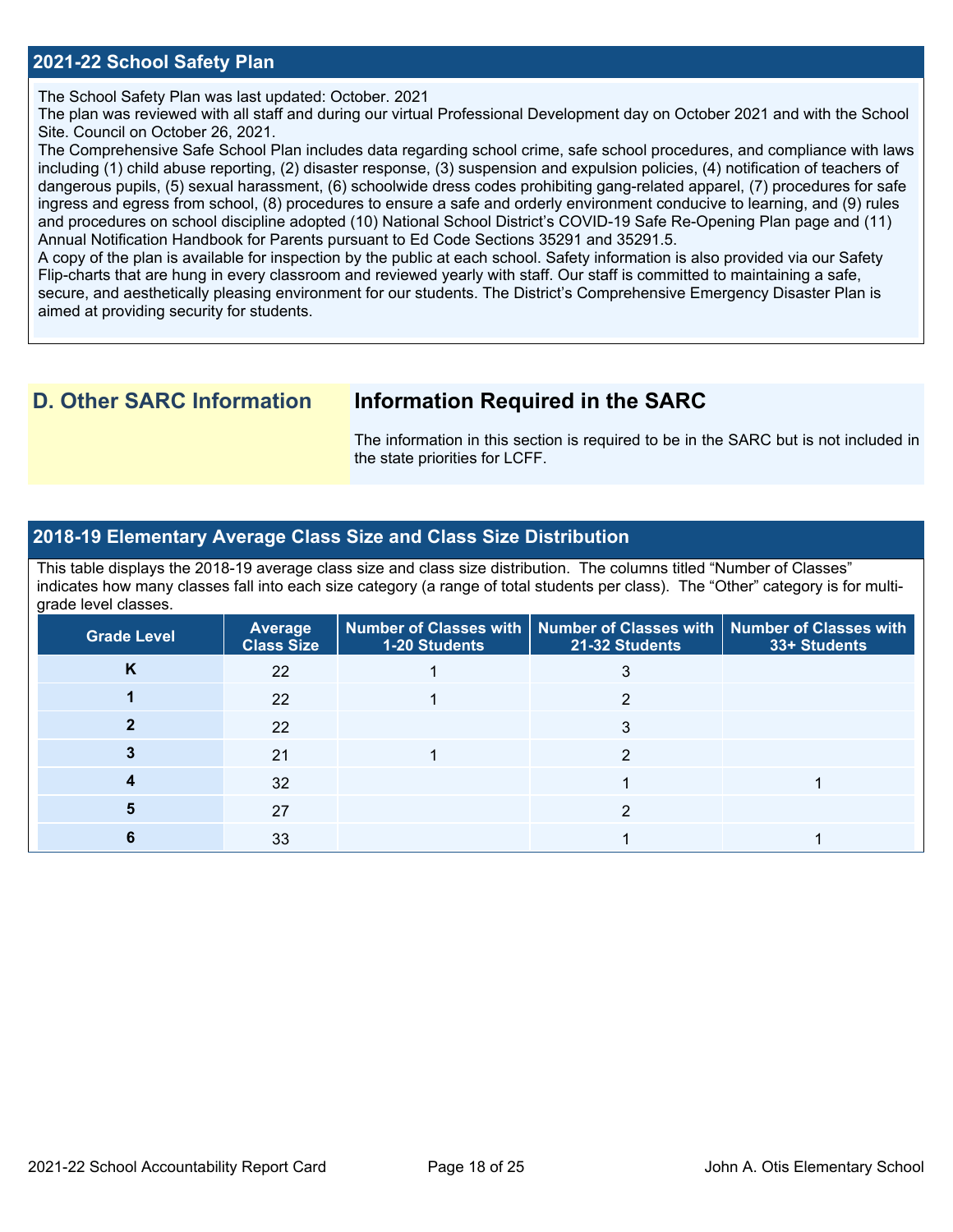#### **2019-20 Elementary Average Class Size and Class Size Distribution**

This table displays the 2019-20 average class size and class size distribution. The columns titled "Number of Classes" indicates how many classes fall into each size category (a range of total students per class). The "Other" category is for multi-grade level classes.

| <b>Grade Level</b> | <b>Average</b><br><b>Class Size</b> | 1-20 Students | Number of Classes with   Number of Classes with   Number of Classes with<br>21-32 Students | 33+ Students |
|--------------------|-------------------------------------|---------------|--------------------------------------------------------------------------------------------|--------------|
| n.                 | 18                                  |               |                                                                                            |              |
|                    | 19                                  |               |                                                                                            |              |
|                    | 20                                  |               |                                                                                            |              |
|                    | 22                                  |               | 3                                                                                          |              |
|                    | 29                                  |               |                                                                                            |              |
|                    | 33                                  |               |                                                                                            |              |
|                    | 27                                  |               |                                                                                            |              |

#### **2020-21 Elementary Average Class Size and Class Size Distribution**

This table displays the 2020-21 average class size and class size distribution. The columns titled "Number of Classes" indicates how many classes fall into each size category (a range of total students per class). The "Other" category is for multi-grade level classes.

| <b>Grade Level</b> | Average<br><b>Class Size</b> | <b>1-20 Students</b> | Number of Classes with   Number of Classes with   Number of Classes with<br>21-32 Students | 33+ Students |
|--------------------|------------------------------|----------------------|--------------------------------------------------------------------------------------------|--------------|
| K                  | 19                           |                      |                                                                                            |              |
|                    | 19                           |                      |                                                                                            |              |
|                    | 22                           |                      |                                                                                            |              |
|                    | 22                           |                      | 3                                                                                          |              |
|                    | 31                           |                      | າ                                                                                          |              |
| 5                  | 30                           |                      | າ                                                                                          |              |
| 6                  | 34                           |                      |                                                                                            |              |
| <b>Other</b>       | 19                           |                      |                                                                                            |              |

### **2020-21 Ratio of Pupils to Academic Counselor**

This table displays the ratio of pupils to Academic Counselor. One full time equivalent (FTE) equals one staff member working full time; one FTE could also represent two staff members who each work 50 percent of full time.

| <b>Title</b>                        | <b>Ratio</b> |
|-------------------------------------|--------------|
| <b>Pupils to Academic Counselor</b> | 287.3        |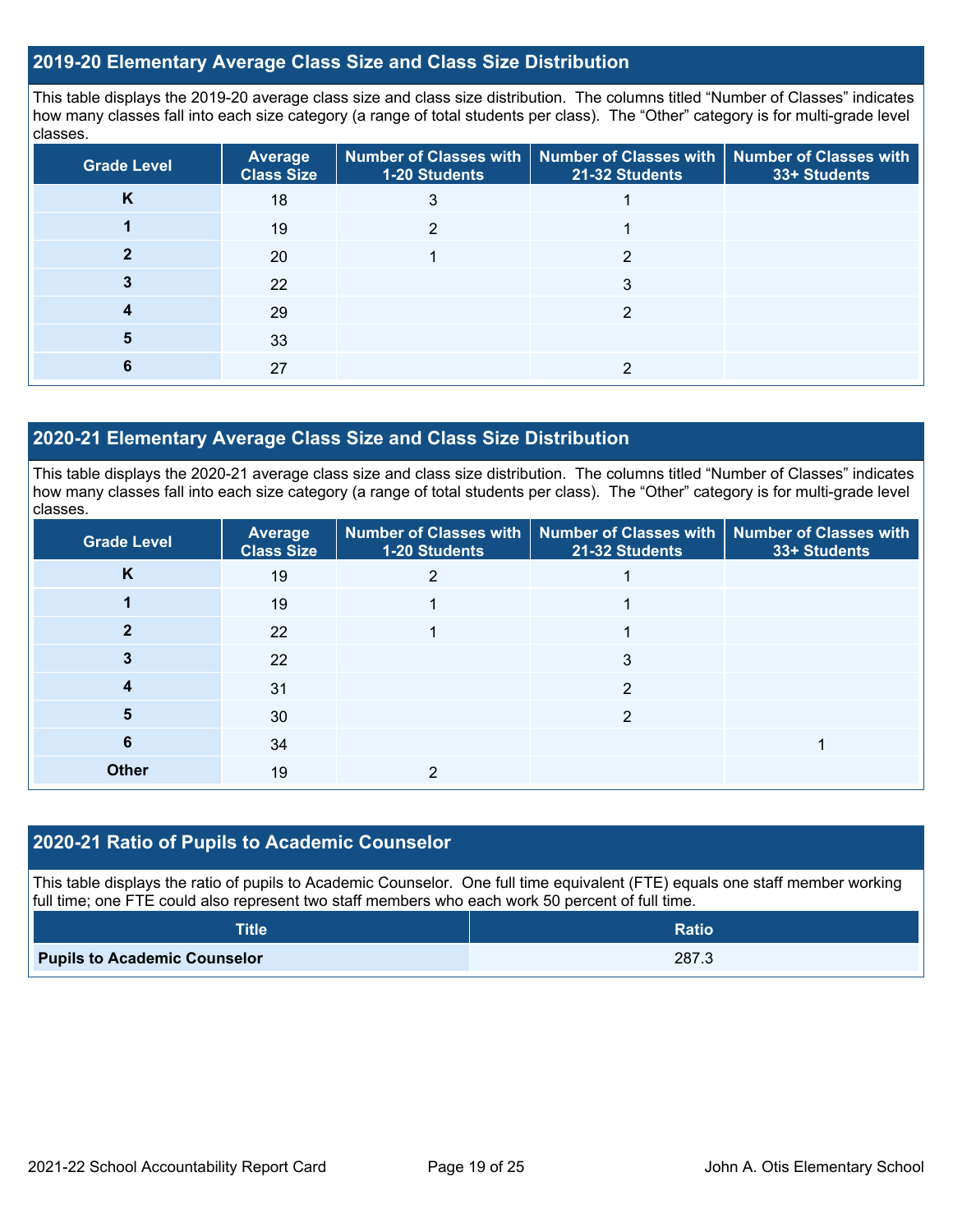## **2020-21 Student Support Services Staff**

This table displays the number of FTE support staff assigned to this school. One full time equivalent (FTE) equals one staff member working full time; one FTE could also represent two staff members who each work 50 percent of full time.

| <b>Title</b>                                                         | <b>Number of FTE Assigned to School</b> |
|----------------------------------------------------------------------|-----------------------------------------|
| <b>Counselor (Academic, Social/Behavioral or Career Development)</b> | 1.5                                     |
| Library Media Teacher (Librarian)                                    | $\mathbf{0}$                            |
| <b>Library Media Services Staff (Paraprofessional)</b>               | $\mathbf 0$                             |
| <b>Psychologist</b>                                                  | 0.5                                     |
| <b>Social Worker</b>                                                 | $\mathbf{0}$                            |
| <b>Speech/Language/Hearing Specialist</b>                            | 0.5                                     |
| <b>Resource Specialist (non-teaching)</b>                            | $\Omega$                                |
| <b>Other</b>                                                         | 2.5                                     |

## **2019-20 Expenditures Per Pupil and School Site Teacher Salaries**

 This table displays the 2019-20 expenditures per pupil and average teach salary for this school. Cells with N/A values do not require data.

| <b>Level</b>                                         | <b>Total</b><br><b>Expenditures</b><br><b>Per Pupil</b> | <b>Expenditures</b><br><b>Per Pupil</b><br>(Restricted) | <b>Expenditures</b><br><b>Per Pupil</b><br>(Unrestricted) | Average<br><b>Teacher</b><br><b>Salary</b> |
|------------------------------------------------------|---------------------------------------------------------|---------------------------------------------------------|-----------------------------------------------------------|--------------------------------------------|
| <b>School Site</b>                                   | \$6,710                                                 | \$377                                                   | \$6,333                                                   | \$87,423                                   |
| <b>District</b>                                      | N/A                                                     | N/A                                                     | \$6.447                                                   | \$83,098                                   |
| <b>Percent Difference - School Site and District</b> | N/A                                                     | N/A                                                     | $-1.8$                                                    | 5.1                                        |
| <b>State</b>                                         |                                                         |                                                         | \$8,444                                                   | \$82,431                                   |
| <b>Percent Difference - School Site and State</b>    | N/A                                                     | N/A                                                     | $-28.6$                                                   | 5.9                                        |

## **2020-21 Types of Services Funded**

In addition to the State General Fund, National School District receives state and federal funding for the following categorical, special education, and other support programs.

Title I Funds \$133,892 LCAP Supplemental and Concentration Funds 2020-20221- \$182,578

Total: \$316,470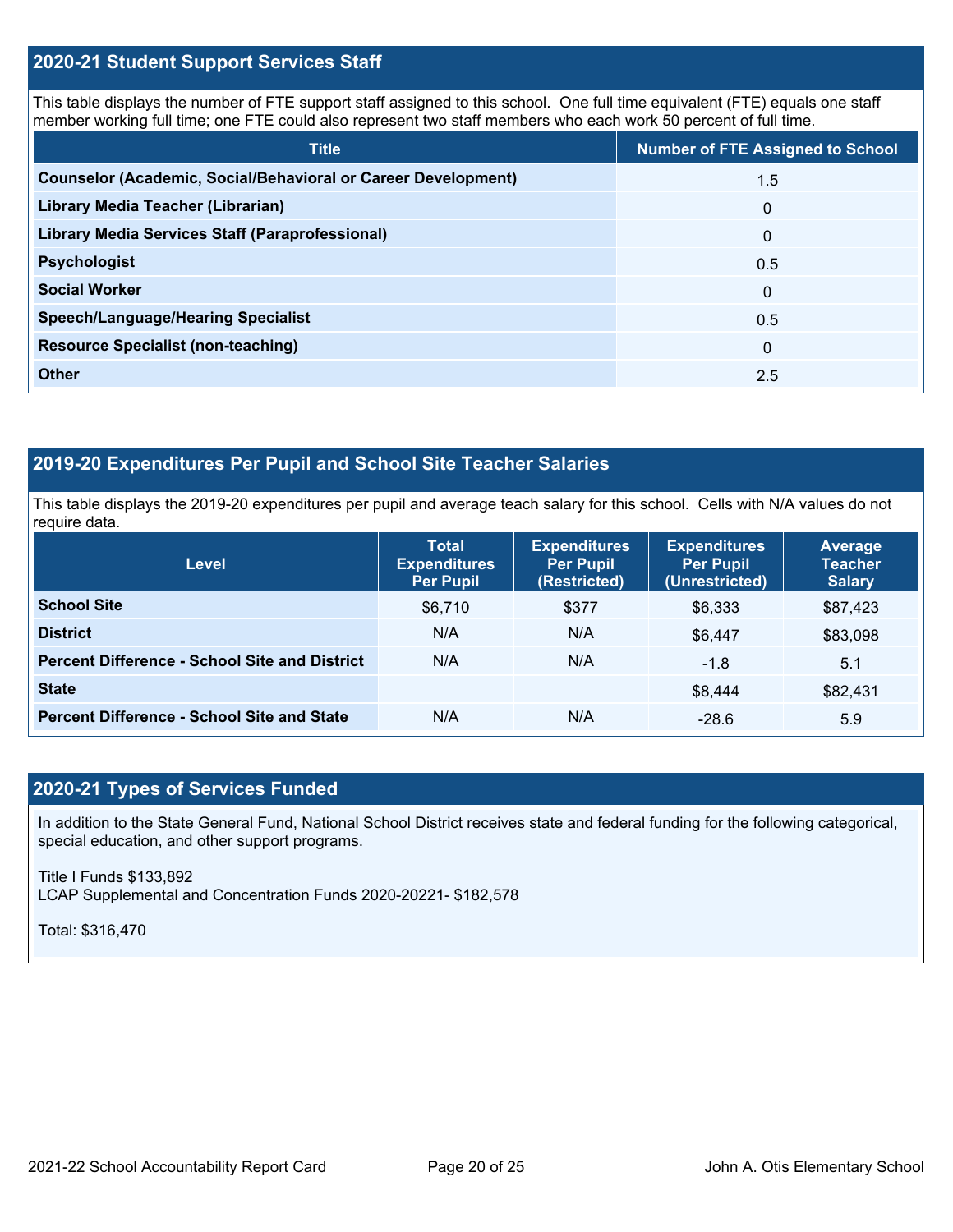#### **2019-20 Teacher and Administrative Salaries**

This table displays the 2019-20 Teacher and Administrative salaries. For detailed information on salaries, see the CDE Certification Salaries & Benefits web page at<http://www.cde.ca.gov/ds/fd/cs/>.

| Category                                             | <b>District</b><br><b>Amount</b> | <b>State Average</b><br>for Districts<br>in Same Category |
|------------------------------------------------------|----------------------------------|-----------------------------------------------------------|
| <b>Beginning Teacher Salary</b>                      | \$49,557                         | \$51,450                                                  |
| <b>Mid-Range Teacher Salary</b>                      | \$73,699                         | \$80,263                                                  |
| <b>Highest Teacher Salary</b>                        | \$106,425                        | \$101,012                                                 |
| <b>Average Principal Salary (Elementary)</b>         | \$136,181                        | \$128,082                                                 |
| <b>Average Principal Salary (Middle)</b>             | \$0                              | \$132,453                                                 |
| <b>Average Principal Salary (High)</b>               | \$0                              | \$134,792                                                 |
| <b>Superintendent Salary</b>                         | \$210,492                        | \$197,968                                                 |
| <b>Percent of Budget for Teacher Salaries</b>        | 34%                              | 34%                                                       |
| <b>Percent of Budget for Administrative Salaries</b> | 5%                               | 6%                                                        |

#### **Professional Development**

The selection of focus areas for ongoing professional development (PD) is selected in response to the needs highlighted in our iReady ELA and Math data. The district calendar earmarks full days and early release time for providing site-based professional development to support teachers with ELA & math curriculum, best instructional practices, data analysis to inform instruction, to strengthen our Positive Behavior Intervention and Support (PBIS) practices, and ways for teachers to be excellent discerners of curriculum and materials needed to deliver robust and rigorous lessons. In addition, we have strengthened our Multi-Tiered System of Supports (MTSS) process. Our MTSS leadership team met for three full days this year to analyze school data, school-wide SWIFT FIA data, and establish school-wide goals. PD has been delivered through teacher release days, collaboration days, weekly staff meetings, off-the-clock PD offerings, and individual teacher planning days.

 We have four Teachers on Special Assignment (TOSA) that provide coaching support in the area of Language Arts and English Language Development. To support daily, robust and rigorous reading, our district office has adopted the American Reading Company. All teachers continue to receive coaching support on the implementation and best practices used for IRLA assessments, and ARC resources in SchoolPace and ARC Bookshelf. Our counselors have received training on the Sanford Harmony social-emotional curriculum which they will deliver in each classroom. Counselors deliver this curriculum in all classrooms while teachers support the implementation and lesson delivery. In addition, teachers have received professional development on how to run restorative circles in their classrooms in order to deliver Tier I positive behavior interventions and supports to all students. The District also assists in the coordination of BTSA Induction Support for year one and two teachers. Teachers who are experiencing difficulty or need improvement have access to the PAR (Peer Assistance Review) Program.

This table displays the number of school days dedicated to staff development and continuous improvement.

| <b>Subiect</b> \                                                                |    |    | $\vert$ 2019-20 $\vert$ 2020-21 $\vert$ 2021-22 $\vert$ |
|---------------------------------------------------------------------------------|----|----|---------------------------------------------------------|
| Number of school days dedicated to Staff Development and Continuous Improvement | 26 | 20 |                                                         |

# **National School District 2020-21 Local Accountability Report Card (LARC) Addendum**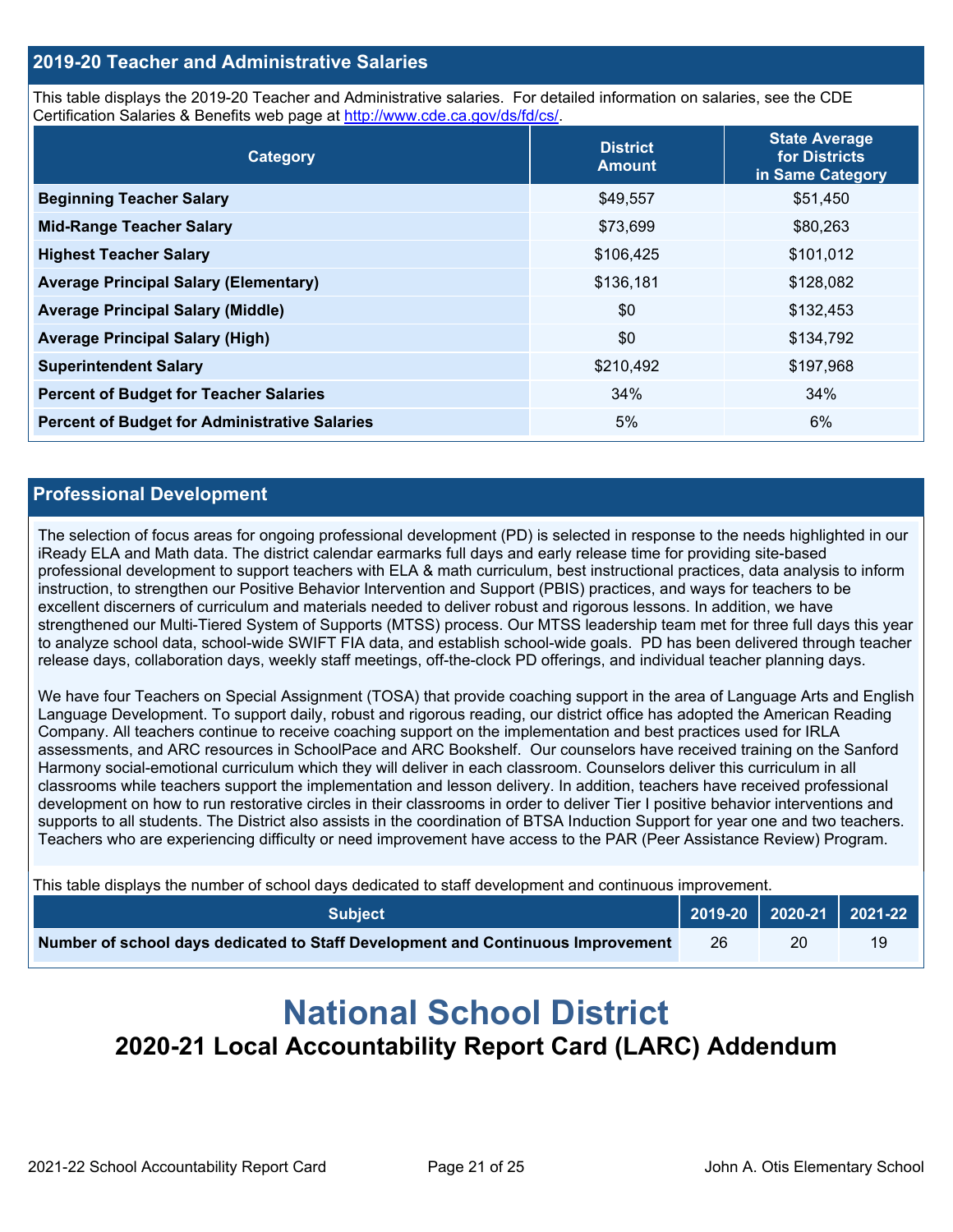## **Local Accountability Report Card (LARC) Addendum**

**2020-21 Local Accountability Report Card (LARC) Addendum Overview** 



 On July 14, 2021, the California State Board of Education (SBE) determined that the California Department of Education (CDE) will use the SARC as the mechanism to conduct a one-time data collection of the LEA-level aggregate test results of all school's local assessments administered during the 2020–2021 school year in order to meet the federal Every Students Succeeds Act (ESSA) reporting requirement for the Local Educational Agency Accountability Report Cards (LARCs).

Each local educational agency (LEA) is responsible for preparing and posting their annual LARC in accordance with the federal ESSA. As a courtesy, the CDE prepares and posts the LARCs on behalf of all LEAs.

 to report their aggregate local assessments test results at the LEA-level to the CDE by populating the tables below via the SARC. These data will be used to meet the Only for the 2020–2021 school year and the 2020–2021 LARCs, LEAs are required LEAs' federal requirement for their LARCs. Note that it is the responsibility of the school and LEA to ensure that all student privacy and suppression rules are in place when reporting data in Tables 3 and 4 in the Addendum, as applicable.

The tables below are not part of the SBE approved 2020–2021 SARC template but rather are the mechanism by which these required data will be collected from LEAs.

For purposes of the LARC and the following tables, an LEA is defined as a school district, a county office of education, or a direct funded charter school.

| 2021-22 District Contact Information |                          |  |  |  |
|--------------------------------------|--------------------------|--|--|--|
| <b>District Name</b>                 | National School District |  |  |  |
| <b>Phone Number</b>                  | $(619)$ 336-7500         |  |  |  |
| Superintendent                       | Dr. Leighangela Brady    |  |  |  |
| <b>Email Address</b>                 | lbrady@nsd.us            |  |  |  |
| <b>District Website Address</b>      | www.nsd.us               |  |  |  |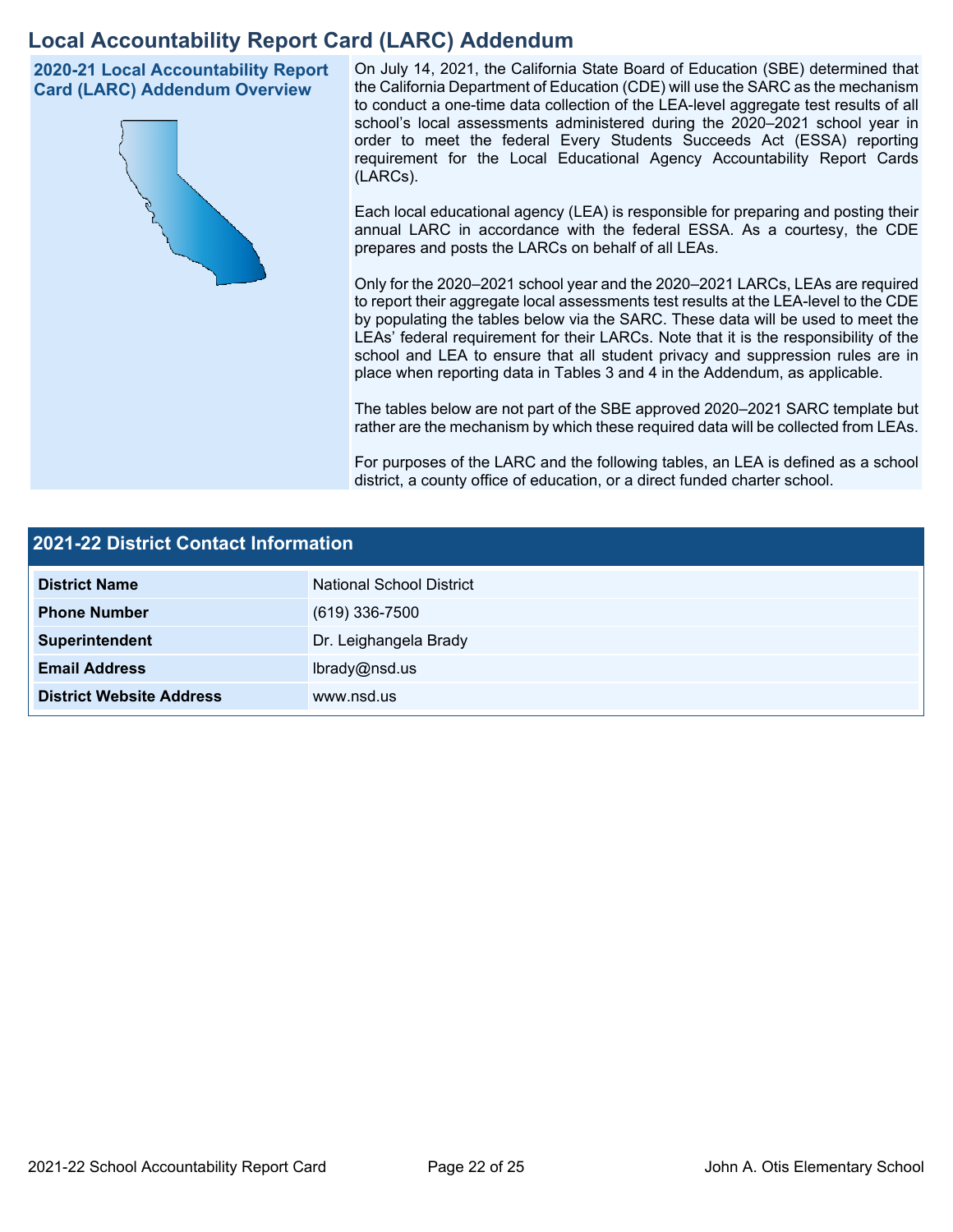## **2020-21 CAASPP Test Results in ELA by Student Group**

 and completing a state-administered assessment. The CDE will populate this table for schools in cases where the school CDE will populate this table with "NT" values, meaning this school did not test students using the CAASPP. See the local This table displays CAASPP test results in ELA by student group for students grades three through eight and grade eleven taking administered the CAASPP assessment. In cases where the school administered a local assessment instead of CAASPP, the assessment(s) table for more information.

| <b>CAASPP</b><br><b>Student Groups</b>               | <b>CAASPP</b><br><b>Total</b><br><b>Enrollment</b> | <b>CAASPP</b><br><b>Number</b><br><b>Tested</b> | <b>CAASPP</b><br><b>Percent</b><br><b>Tested</b> | <b>CAASPP</b><br><b>Percent</b><br><b>Not Tested</b> | <b>CAASPP</b><br><b>Percent</b><br><b>Met or</b><br><b>Exceeded</b> |
|------------------------------------------------------|----------------------------------------------------|-------------------------------------------------|--------------------------------------------------|------------------------------------------------------|---------------------------------------------------------------------|
| <b>All Students</b>                                  | 2815                                               | $\overline{2}$                                  | 0.07                                             | 99.93                                                | $\overline{\phantom{m}}$                                            |
| <b>Female</b>                                        | 1375                                               | $\mathbf 0$                                     | 0.00                                             | 100.00                                               |                                                                     |
| <b>Male</b>                                          | 1438                                               | 2                                               | 0.14                                             | 99.86                                                | --                                                                  |
| American Indian or Alaska Native                     | $-$                                                | $-$                                             | $\hspace{0.05cm}$                                | --                                                   | --                                                                  |
| <b>Asian</b>                                         | 47                                                 | 0                                               | 0.00                                             | 100.00                                               |                                                                     |
| <b>Black or African American</b>                     | 34                                                 | $\Omega$                                        | 0.00                                             | 100.00                                               |                                                                     |
| <b>Filipino</b>                                      | 219                                                | $\mathbf 0$                                     | 0.00                                             | 100.00                                               |                                                                     |
| <b>Hispanic or Latino</b>                            | 2345                                               | 1                                               | 0.04                                             | 99.96                                                |                                                                     |
| <b>Native Hawaiian or Pacific Islander</b>           | 19                                                 | $\mathbf 0$                                     | 0.00                                             | 100.00                                               |                                                                     |
| <b>Two or More Races</b>                             | 91                                                 | 1                                               | 1.10                                             | 98.90                                                |                                                                     |
| <b>White</b>                                         | 58                                                 | 0                                               | 0.00                                             | 100.00                                               | $\qquad \qquad -$                                                   |
| <b>English Learners</b>                              | 1412                                               | $\mathbf{1}$                                    | 0.07                                             | 99.93                                                |                                                                     |
| <b>Foster Youth</b>                                  |                                                    | $\qquad \qquad -$                               | $- -$                                            |                                                      |                                                                     |
| <b>Homeless</b>                                      | 320                                                | 0                                               | 0.00                                             | 100.00                                               |                                                                     |
| <b>Military</b>                                      | 13                                                 | 0                                               | 0.00                                             | 100.00                                               | --                                                                  |
| <b>Socioeconomically Disadvantaged</b>               | 2021                                               | $\overline{2}$                                  | 0.10                                             | 99.90                                                | --                                                                  |
| <b>Students Receiving Migrant Education Services</b> | $\mathbf{0}$                                       | $\mathbf 0$                                     | $\mathbf 0$                                      | 0                                                    | 0                                                                   |
| <b>Students with Disabilities</b>                    | 379                                                | $\overline{2}$                                  | 0.53                                             | 99.47                                                | --                                                                  |